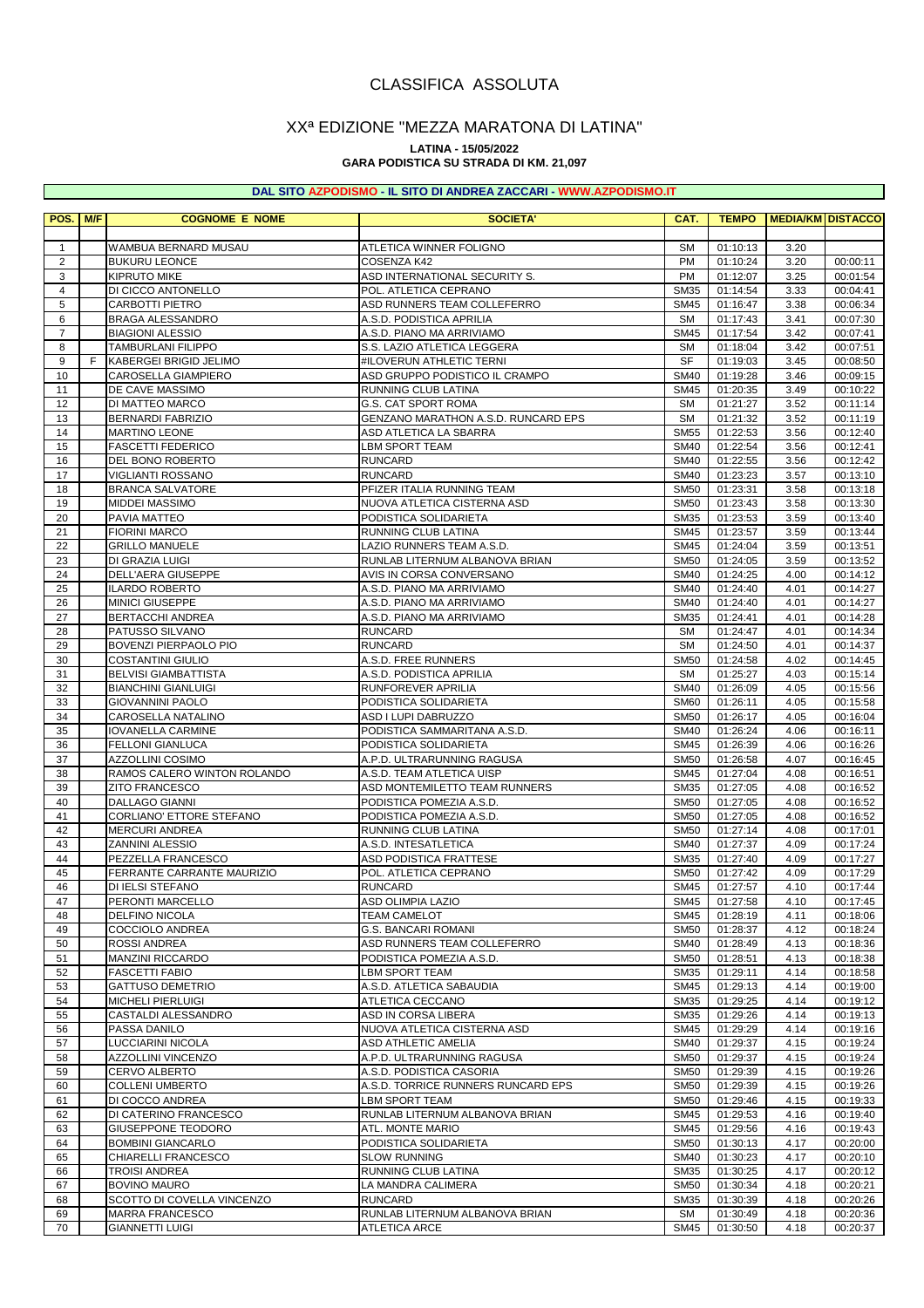| 71         |   | <b>DE FILIPPO FABIO</b>                                         | POL. ATLETICA CEPRANO                                       | SM35                       | 01:30:51             | 4.18         | 00:20:38             |
|------------|---|-----------------------------------------------------------------|-------------------------------------------------------------|----------------------------|----------------------|--------------|----------------------|
| 72<br>73   | F | <b>VITOLO MAURIZIO</b><br>PANTANO ARIANNA                       | A.S.D. JUST RUN<br>A.S.D. JUST RUN                          | <b>SM50</b><br><b>SF</b>   | 01:30:58<br>01:30:59 | 4.19<br>4.19 | 00:20:45<br>00:20:46 |
| 74         |   | RIMA DEMETRIO                                                   | RUNLAB LITERNUM ALBANOVA BRIAN                              | <b>SM55</b>                | 01:31:22             | 4.20         | 00:21:09             |
| 75         |   | <b>GIANNINI EUGENIO</b>                                         | ATL. MONTE MARIO                                            | <b>SM45</b>                | 01:31:29             | 4.20         | 00:21:16             |
| 76         |   | <b>MASI DANIELE</b>                                             | ATLETICA CECCANO                                            | <b>SM</b>                  | 01:31:38             | 4.21         | 00:21:25             |
| 77         |   | AGOSTINO GIUSEPPE                                               | PODISTICA POMEZIA A.S.D.                                    | <b>SM40</b>                | 01:31:43             | 4.21         | 00:21:30             |
| 78         |   | <b>CASO DAMIANO</b><br>TEMPESTA GIANLUCA                        | ATL. COLLEFERRO SEGNI                                       | <b>SM40</b><br><b>SM40</b> | 01:31:45             | 4.21         | 00:21:32             |
| 79<br>80   |   | <b>BIZZARRI NICOLA</b>                                          | A.S.D. PI8 RUNNING<br><b>G.S. BANCARI ROMANI</b>            | <b>SM45</b>                | 01:31:50<br>01:31:51 | 4.21<br>4.21 | 00:21:37<br>00:21:38 |
| 81         |   | PELOSI TULLIO                                                   | PODISTICA SOLIDARIETA                                       | <b>SM40</b>                | 01:31:55             | 4.21         | 00:21:42             |
| 82         |   | <b>FANFARILLO VALERIO</b>                                       | ASD RUNNERS ELITE CECCANO                                   | <b>SM35</b>                | 01:32:22             | 4.23         | 00:22:09             |
| 83         |   | <b>COCCIA EMILIANO</b>                                          | <b>RUNCARD</b>                                              | <b>SM35</b>                | 01:32:31             | 4.23         | 00:22:18             |
| 84         |   | <b>REALI ALESSANDRO</b>                                         | A.S.D. PIANO MA ARRIVIAMO                                   | <b>SM40</b>                | 01:32:31             | 4.23         | 00:22:18             |
| 85         |   | <b>GALOTTA MARCO SALVATORE</b>                                  | A.S.D. VEGAN POWER TEAM                                     | <b>SM45</b>                | 01:32:37             | 4.23         | 00:22:24             |
| 86         |   | SPORTELLI FABIO                                                 | A.S.D. ATLETICA SABAUDIA                                    | <b>SM40</b>                | 01:32:39             | 4.23         | 00:22:26             |
| 87<br>88   |   | <b>CAPOROSSI DAVIDE</b><br><b>CORI LUCA</b>                     | PODISTI VALMONTONE<br><b>GIOVANNI SCAVO VELLETRI</b>        | <b>SM</b><br><b>SM50</b>   | 01:32:41<br>01:32:50 | 4.24<br>4.24 | 00:22:28<br>00:22:37 |
| 89         |   | CASTELLI CLAUDIO                                                | GIOVANNI SCAVO 2000 ATL.                                    | <b>SM55</b>                | 01:32:52             | 4.24         | 00:22:39             |
| 90         |   | SPINELLI RENATO                                                 | #ILOVERUN ATHLETIC TERNI                                    | <b>SM40</b>                | 01:32:56             | 4.24         | 00:22:43             |
| 91         |   | <b>IZZO GIOVANNI</b>                                            | RUNLAB LITERNUM ALBANOVA BRIAN                              | <b>SM40</b>                | 01:33:07             | 4.25         | 00:22:54             |
| 92         |   | PAOLA FRANCESCO                                                 | A.S.D. INTESATLETICA                                        | <b>SM45</b>                | 01:33:09             | 4.25         | 00:22:56             |
| 93         |   | <b>MORICI MARCO</b>                                             | <b>ASD TIVOLI MARATHON</b>                                  | <b>SM55</b>                | 01:33:20             | 4.25         | 00:23:07             |
| 94         |   | PANNO TONINO                                                    | <b>RUNCARD</b>                                              | <b>SM60</b>                | 01:33:22             | 4.26         | 00:23:09             |
| 95<br>96   |   | PODDIGHE CARLO<br><b>BENCIVENNI MARCO</b>                       | ASD ATLETICA LA SBARRA<br>A.S.D. PODISTICA APRILIA          | <b>SM55</b><br><b>SM40</b> | 01:33:26<br>01:33:28 | 4.26<br>4.26 | 00:23:13<br>00:23:15 |
| 97         |   | <b>NAPOLI FILIPPO</b>                                           | PODISTICA POMEZIA A.S.D.                                    | <b>SM65</b>                | 01:33:36             | 4.26         | 00:23:23             |
| 98         |   | <b>SANNA MIRKO</b>                                              | <b>RUNCARD</b>                                              | <b>SM</b>                  | 01:33:52             | 4.27         | 00:23:39             |
| 99         |   | LEVA ANDREA                                                     | ATL. COLLEFERRO SEGNI                                       | <b>SM45</b>                | 01:33:55             | 4.27         | 00:23:42             |
| 100        |   | RINALDI CARLO                                                   | A.S.D. PI8 RUNNING                                          | <b>SM</b>                  | 01:34:00             | 4.27         | 00:23:47             |
| 101        |   | MONTERUBBIANO SIMONE                                            | <b>RUNCARD</b>                                              | <b>SM</b>                  | 01:34:05             | 4.28         | 00:23:52             |
| 102        |   | <b>CASSESE WALTER</b>                                           | A.S.D. CENTRO FITNESS MONTELLO                              | <b>SM40</b>                | 01:34:05             | 4.28         | 00:23:52             |
| 103        |   | CASSANDRA STEFANO                                               | RUNNING CLUB LATINA                                         | <b>SM40</b>                | 01:34:08             | 4.28         | 00:23:55             |
| 104<br>105 |   | <b>GANGEMI ALESSANDRO</b><br><b>INCELLI ANTONIO</b>             | A.S.D. CENTRO FITNESS MONTELLO<br><b>RUNCARD</b>            | <b>SM50</b><br><b>SM50</b> | 01:34:24<br>01:34:28 | 4.28<br>4.29 | 00:24:11<br>00:24:15 |
| 106        |   | <b>GIOVANNONE LUCIANO</b>                                       | <b>RUNCARD</b>                                              | <b>SM40</b>                | 01:34:32             | 4.29         | 00:24:19             |
| 107        |   | <b>FAUSTINI GUIDO</b>                                           | A.S.D. TORRICE RUNNERS                                      | <b>SM40</b>                | 01:34:32             | 4.29         | 00:24:19             |
| 108        |   | LUPI JORGE ANTONIO                                              | ATL. COLLEFERRO SEGNI                                       | <b>SM35</b>                | 01:34:35             | 4.29         | 00:24:22             |
| 109        |   | NAPOLEONI ANDREA                                                | A.S.D. INTESATLETICA                                        | <b>SM45</b>                | 01:34:35             | 4.29         | 00:24:22             |
| 110        |   | <b>TIANO ANTONIO</b>                                            | <b>RUNCARD</b>                                              | <b>SM50</b>                | 01:34:39             | 4.29         | 00:24:26             |
| 111        |   | CAFAZZO PIERFRANCESCO                                           | S.S. LAZIO ATLETICA LEGGERA                                 | <b>SM50</b>                | 01:34:41             | 4.29         | 00:24:28             |
| 112        |   | <b>LAURENTI PIETRO</b>                                          | A.S.D. PIANO MA ARRIVIAMO                                   | <b>SM50</b>                | 01:34:42             | 4.29         | 00:24:29             |
| 113<br>114 |   | <b>MIGLIORATI CLAUDIO</b><br>MASTROLEMBO BARNA SANDRO FRANCESCO | A.S.D. PIANO MA ARRIVIAMO<br><b>LBM SPORT TEAM</b>          | <b>SM40</b><br><b>SM35</b> | 01:34:42<br>01:34:43 | 4.29<br>4.29 | 00:24:29<br>00:24:30 |
| 115        |   | URSO DOMENICO                                                   | ASD RUNNERS FOR EMERGENCY                                   | <b>SM50</b>                | 01:34:44             | 4.29         | 00:24:31             |
| 116        |   | <b>BACCARI FRANCESCO</b>                                        | VIOLETTACLUB                                                | <b>SM50</b>                | 01:34:48             | 4.30         | 00:24:35             |
| 117        |   | <b>BALDESI LUIGI</b>                                            | <b>RUNCARD</b>                                              | <b>SM45</b>                | 01:34:57             | 4.30         | 00:24:44             |
| 118        |   | <b>CEGLIA LUCA</b>                                              | PODISTICA SOLIDARIETA                                       | <b>SM40</b>                | 01:35:05             | 4.30         | 00:24:52             |
| 119        |   | <b>CICCONI LUIGI</b>                                            | ASD RUNNERS TEAM COLLEFERRO                                 | <b>SM55</b>                | 01:35:07             | 4.31         | 00:24:54             |
| 120        |   | BEN ABDESSLEM ABDESSLEM                                         | <b>RUNCARD</b>                                              | SM40                       | 01:35:09             | 4.31         | 00:24:56             |
| 121        |   | CIOLINI MICHELANGELO                                            | <b>RUNCARD</b>                                              | <b>SM</b>                  | 01:35:11             | 4.31         | 00:24:58             |
| 122<br>123 |   | <b>FUSARI PAOLO</b><br>STOCCO ALESSANDRO                        | <b>LBM SPORT TEAM</b><br><b>RUNCARD</b>                     | <b>SM40</b><br><b>SM35</b> | 01:35:30<br>01:35:49 | 4.32<br>4.33 | 00:25:17<br>00:25:36 |
| 124        |   | RONCONI EMANUELE                                                | NUOVA PODISTICA LATINA                                      | <b>SM50</b>                | 01:35:50             | 4.33         | 00:25:37             |
| 125        |   | LAZZARI ANDREA                                                  | <b>RUNCARD</b>                                              | <b>SM40</b>                | 01:35:51             | 4.33         | 00:25:38             |
| 126        |   | <b>FABIETTI GIOVANNI</b>                                        | ASD INGEGNERI LATINA RUNCARD EPS                            | <b>SM50</b>                | 01:35:58             | 4.33         | 00:25:45             |
| 127        |   | FERDINANDI FLAVIO                                               | POL. CIOCIARA ANTONIO FAVA                                  | <b>SM50</b>                | 01:36:03             | 4.33         | 00:25:50             |
| 128        |   | <b>BATTISTA MICHELE</b>                                         | NUOVA PODISTICA LATINA                                      | <b>SM45</b>                | 01:36:14             | 4.34         | 00:26:01             |
| 129        |   | <b>COLOMBU EMANUELE</b><br><b>CONTE DAVIDE</b>                  | TIBURTINA RUNNING ROMA A.S.D.                               | <b>SM45</b>                | 01:36:18             | 4.34         | 00:26:05             |
| 130        |   |                                                                 |                                                             |                            |                      |              |                      |
|            |   |                                                                 | <b>RUNCARD</b>                                              | <b>SM40</b>                | 01:36:20             | 4.34         | 00:26:07             |
| 131        |   | <b>SARALLI MAURIZIO</b>                                         | <b>RUNCARD</b>                                              | <b>SM35</b>                | 01:36:21             | 4.34         | 00:26:08             |
| 132<br>133 |   | DE BENEDETTIS ANTONIO<br>DEMOLA DOMENICO                        | <b>G.S. BANCARI ROMANI</b><br>ASD ATL.CITTA DEI PAPI ANAGNI | <b>SM40</b><br><b>SM40</b> | 01:36:21<br>01:36:26 | 4.34<br>4.34 | 00:26:08<br>00:26:13 |
| 134        |   | PETRUCCI ARNALDO                                                | <b>RUNCARD</b>                                              | <b>SM40</b>                | 01:36:26             | 4.34         | 00:26:13             |
| 135        |   | <b>DANIELE GIUSEPPE</b>                                         | <b>TEAM CAMELOT</b>                                         | <b>SM50</b>                | 01:36:30             | 4.34         | 00:26:17             |
| 136        |   | DI GIOIA PASQUALE                                               | <b>RUNCARD</b>                                              | <b>SM35</b>                | 01:36:32             | 4.35         | 00:26:19             |
| 137        |   | <b>BUCCIOLI MARCO</b>                                           | ATLETICA CECCHINA AL.PA. ASD                                | <b>SM55</b>                | 01:36:38             | 4.35         | 00:26:25             |
| 138        |   | PELO IACOPO                                                     | WORKOUTGYM A.S.D.                                           | <b>SM40</b>                | 01:36:40             | 4.35         | 00:26:27             |
| 139        |   | MAZZOTTA ALFREDO                                                | <b>RUNCARD</b>                                              | <b>SM40</b>                | 01:36:44             | 4.35         | 00:26:31             |
| 140        |   | SANTONASTASO ANTONIO                                            | A.S.D. PODISTICA APRILIA                                    | <b>SM45</b>                | 01:36:46             | 4.35         | 00:26:33             |
| 141<br>142 |   | DE RITA ADRIANO<br>MOSTORINO RIVERA WILLIAM ALFREDO             | <b>RUNCARD</b><br>G.S. CAT SPORT ROMA                       | <b>SM45</b><br><b>SM45</b> | 01:36:54<br>01:36:55 | 4.36<br>4.36 | 00:26:41<br>00:26:42 |
| 143        |   | <b>GETULI FABRIZIO</b>                                          | S.S. LAZIO ATLETICA LEGGERA                                 | <b>SM35</b>                | 01:36:56             | 4.36         | 00:26:43             |
| 144        | F | ULIVIERI CASSANDRA                                              | <b>G.S.IL FIORINO</b>                                       | SF                         | 01:37:02             | 4.36         | 00:26:49             |
| 145        |   | <b>BORRELLI MICHELANGELO</b>                                    | <b>RUNCARD</b>                                              | <b>SM35</b>                | 01:37:07             | 4.36         | 00:26:54             |
| 146        |   | LUCARELLI ANDREA                                                | AMATORI TOP RUNNERS CASTELLI ROMANI                         | <b>SM45</b>                | 01:37:14             | 4.37         | 00:27:01             |
| 147        |   | RICCIOTTI PAOLO                                                 | <b>TEAM CAMELOT</b>                                         | <b>SM40</b>                | 01:37:33             | 4.37         | 00:27:20             |
| 148        |   | <b>DILILLO GIOVANNI</b>                                         | <b>TEAM CAMELOT</b>                                         | <b>SM40</b>                | 01:37:37             | 4.38         | 00:27:24             |
| 149<br>150 | F | <b>COSTANTINI LUCA</b><br><b>MACINENTI FRANCESCA</b>            | <b>LBM SPORT TEAM</b><br>A.S.D. CENTRO FITNESS MONTELLO     | <b>SM35</b><br><b>SF50</b> | 01:37:45<br>01:37:51 | 4.38<br>4.38 | 00:27:32<br>00:27:38 |
| 151        |   | SANTACROCE PAOLO                                                | ATLETICA CECCANO                                            | <b>SM40</b>                | 01:37:53             | 4.38         | 00:27:40             |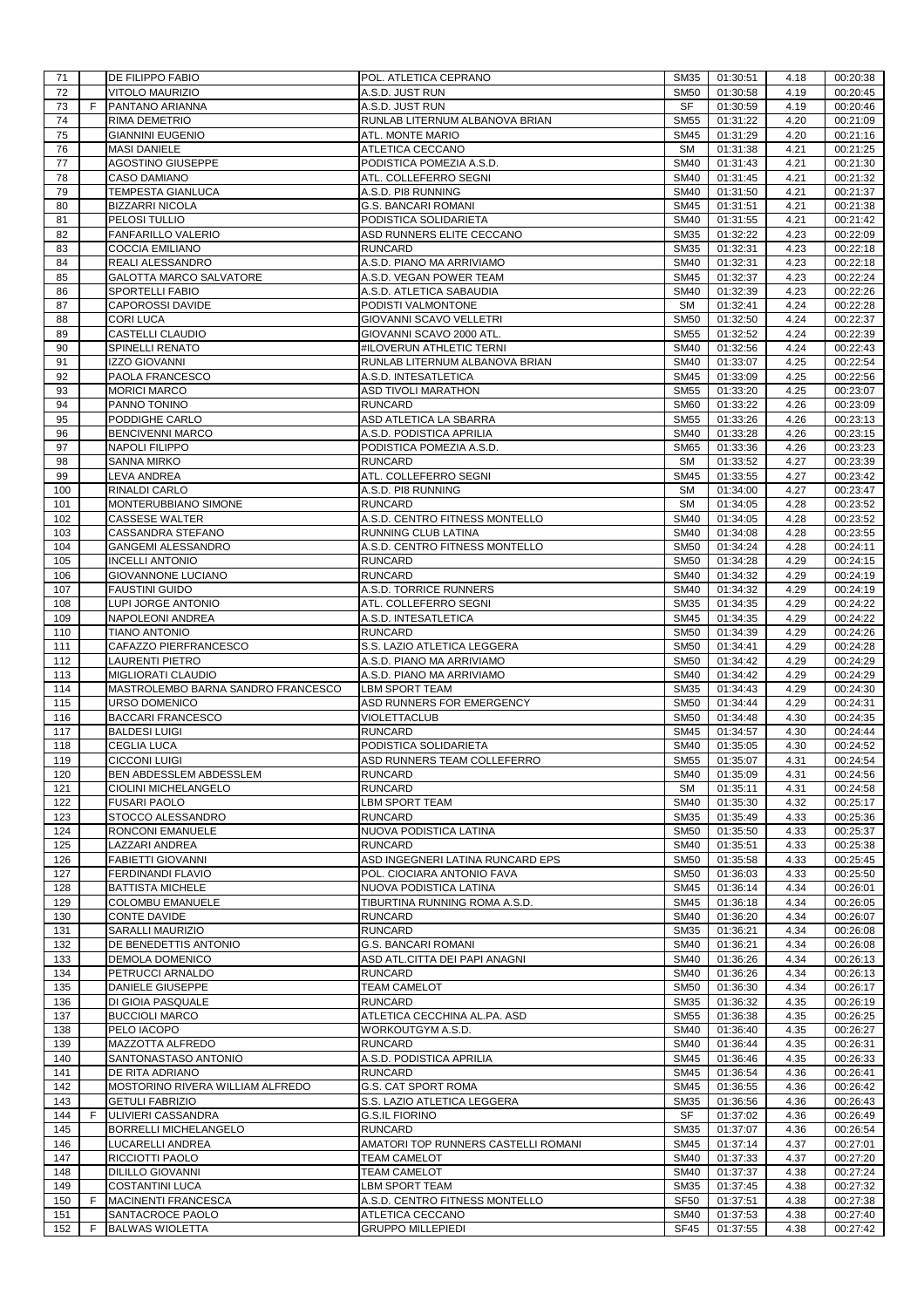| 153        |   | <b>GIOVANNINI VINCENZO</b>                      | A.S.D. PODISTICA APRILIA                                       | SM55                       | 01:38:16             | 4.39         | 00:28:03             |
|------------|---|-------------------------------------------------|----------------------------------------------------------------|----------------------------|----------------------|--------------|----------------------|
| 154        |   | <b>TRAMENTOZZI CLAUDIO</b>                      | A.S.D. CENTRO FITNESS MONTELLO                                 | <b>SM40</b>                | 01:38:28             | 4.40         | 00:28:15             |
| 155        |   | <b>MASELLA LUIGI</b>                            | PODISTI VALMONTONE                                             | <b>SM60</b>                | 01:38:29             | 4.40         | 00:28:16             |
| 156        |   | DE CAROLIS ALESSANDRO                           | <b>RUNCARD</b>                                                 | <b>SM45</b>                | 01:38:32             | 4.40         | 00:28:19             |
| 157        |   | ANGELLOTTI LUCA                                 | <b>RUNCARD</b>                                                 | <b>SM35</b>                | 01:38:40             | 4.41         | 00:28:27             |
| 158        |   | <b>MATSUDA TAKEHIRO</b>                         | <b>RUNCARD</b>                                                 | <b>SM55</b>                | 01:38:45             | 4.41         | 00:28:32             |
| 159        |   | <b>MARACCI DOMENICO</b>                         | A.S.D. PIANO MA ARRIVIAMO                                      | <b>SM40</b>                | 01:38:46             | 4.41         | 00:28:33             |
| 160        |   | VISENTINI DANIELE                               | A.S.D. CENTRO FITNESS MONTELLO                                 | <b>SM40</b>                | 01:38:47             | 4.41         | 00:28:34             |
| 161        |   | FERLANTI MASSIMO                                | A.P.D. ULTRARUNNING RAGUSA                                     | <b>SM50</b>                | 01:38:48             | 4.41         | 00:28:35             |
| 162        |   | PAGLIARO ORLANDO                                | PODISTICA POMEZIA A.S.D.                                       | <b>SM</b>                  | 01:38:50             | 4.41         | 00:28:37             |
| 163        |   | <b>CIOTOLA SIMONE</b>                           | RUNFOREVER APRILIA                                             | <b>SM</b>                  | 01:38:52             | 4.41         | 00:28:39             |
| 164        |   | RUGGIERO GIOVANNI                               | <b>G.S. BANCARI ROMANI</b>                                     | <b>SM40</b>                | 01:38:55             | 4.41         | 00:28:42             |
| 165        |   | PIRANI MASSIMO                                  | GENZANO MARATHON A.S.D. RUNCARD EPS                            | <b>SM55</b>                | 01:38:56             | 4.41         | 00:28:43             |
| 166        |   | <b>BALDASSARRE ANTONIO</b>                      | NUOVA PODISTICA LATINA                                         | <b>SM55</b>                | 01:38:57             | 4.41         | 00:28:44             |
| 167        |   | CELLAMARE ANTONIO                               | A.S.D. PODISTICA APRILIA                                       | <b>SM45</b>                | 01:39:09             | 4.42         | 00:28:56             |
| 168        |   | <b>D'URSI CARMINE</b>                           | S.S.D. REGGIA POWER A.R.L.                                     | <b>SM40</b>                | 01:39:11             | 4.42         | 00:28:58             |
| 169        |   | ROSSETTI ALESSIO                                | AMATORI TOP RUNNERS CASTELLI ROMANI                            | <b>SM40</b>                | 01:39:12             | 4.42         | 00:28:59             |
| 170        |   | SCARFAGNA ALBERTO                               | WORKOUTGYM A.S.D.                                              | <b>SM40</b>                | 01:39:14             | 4.42         | 00:29:01             |
| 171        |   | <b>TARDIOLO DANIELE</b>                         | WORKOUTGYM A.S.D.                                              | <b>SM40</b>                | 01:39:15             | 4.42         | 00:29:02             |
| 172        |   | MASCARO ANTONIO                                 | <b>G.S. BANCARI ROMANI</b>                                     | <b>SM55</b>                | 01:39:17             | 4.42         | 00:29:04             |
| 173        |   | <b>COLANTONI SERGIO</b><br>CANCELLI PIERGIORGIO | PODISTICA SOLIDARIETA<br><b>G.S. BANCARI ROMANI</b>            | <b>SM60</b>                | 01:39:23             | 4.43         | 00:29:10             |
| 174<br>175 |   | PRETOLANI JACOPO                                | A.S.D. PIANO MA ARRIVIAMO                                      | <b>SM40</b><br><b>SM55</b> | 01:39:23<br>01:39:30 | 4.43<br>4.43 | 00:29:10             |
| 176        |   |                                                 |                                                                | <b>SM45</b>                |                      |              | 00:29:17             |
| 177        |   | <b>BUCRA ANDREA</b><br><b>ACHILLE GIANLUCA</b>  | A.S.D. PIANO MA ARRIVIAMO<br>A.S.D. PIANO MA ARRIVIAMO         | <b>SM50</b>                | 01:39:31<br>01:39:31 | 4.43<br>4.43 | 00:29:18<br>00:29:18 |
| 178        |   |                                                 |                                                                |                            |                      | 4.43         |                      |
| 179        |   | <b>VENTRONE LUIGI</b><br>FRANCESCHI FEDERICO    | ATLETICA SAN NICOLA<br>A.S.D. PIANO MA ARRIVIAMO               | <b>SM45</b><br><b>SM50</b> | 01:39:37<br>01:39:43 | 4.44         | 00:29:24<br>00:29:30 |
| 180        |   | MAIORINO ALESSANDRO                             | A.S.D. CENTRO FITNESS MONTELLO                                 | <b>SM60</b>                | 01:39:58             | 4.44         | 00:29:45             |
| 181        |   | DE STEFANO MICHELE                              | S.S. LAZIO ATLETICA LEGGERA                                    | <b>SM35</b>                | 01:40:03             | 4.45         | 00:29:50             |
| 182        |   | <b>MAFFEZZONI LUCA</b>                          | A.S.D. ATLETICA SABAUDIA                                       | <b>SM35</b>                | 01:40:05             | 4.45         | 00:29:52             |
| 183        |   | FERRACCIOLO CARLO                               | SPORTISOLA LA MADDALENA ASD                                    | <b>SM50</b>                | 01:40:15             | 4.45         | 00:30:02             |
| 184        |   | <b>TURRIZIANI MARCO</b>                         | ATLETICA CECCANO                                               | <b>SM50</b>                | 01:40:19             | 4.45         | 00:30:06             |
| 185        |   | <b>MARIANI SIMONE</b>                           | GIOVANNI SCAVO VELLETRI                                        | <b>SM45</b>                | 01:40:19             | 4.45         | 00:30:06             |
| 186        |   | ANTONELLI BERNARD                               | <b>ATLETICA ARCE</b>                                           | <b>SM55</b>                | 01:40:23             | 4.45         | 00:30:10             |
| 187        |   | <b>GERMANI GIUSEPPE</b>                         | ATL. COLLEFERRO SEGNI                                          | <b>SM45</b>                | 01:40:24             | 4.46         | 00:30:11             |
| 188        |   | <b>LENZINI SIMONE</b>                           | <b>RUNCARD</b>                                                 | <b>SM</b>                  | 01:40:25             | 4.46         | 00:30:12             |
| 189        |   | NOVIELLO FRANCESCO                              | RUNNING CLUB LATINA                                            | <b>SM35</b>                | 01:40:28             | 4.46         | 00:30:15             |
| 190        |   | PATI LUCA                                       | LA MANDRA CALIMERA                                             | <b>SM45</b>                | 01:40:37             | 4.46         | 00:30:24             |
| 191        |   | DEL SETTE RAIMONDO                              | <b>RUNCARD</b>                                                 | <b>SM50</b>                | 01:40:43             | 4.46         | 00:30:30             |
| 192        |   | <b>BUGARINI GIULIO</b>                          | A.S. ROMA ROAD R.CLUB                                          | <b>SM55</b>                | 01:40:45             | 4.47         | 00:30:32             |
| 193        |   | PARASMO MARCO                                   | A.S.D. CENTRO FITNESS MONTELLO                                 | <b>SM45</b>                | 01:40:49             | 4.47         | 00:30:36             |
| 194        |   | <b>FLAMINI FLORIO</b>                           | RUNFOREVER APRILIA                                             | <b>SM55</b>                | 01:40:51             | 4.47         | 00:30:38             |
| 195        |   | <b>GARZILLO MARCO</b>                           | RUNNING CLUB LATINA                                            | <b>SM60</b>                | 01:40:55             | 4.47         | 00:30:42             |
| 196        |   | <b>LATINI PATRIZIO</b>                          | A.S.D. PODISTICA APRILIA                                       | <b>SM55</b>                | 01:41:04             | 4.47         | 00:30:51             |
| 197        |   | <b>ROSSI MARCO</b>                              | <b>ASD RUN LIFE</b>                                            | <b>SM50</b>                | 01:41:21             | 4.48         | 00:31:08             |
| 198        |   | CORONA ALESSANDRO                               | ROMA TRE SPORT A.S.D.C.                                        | <b>SM55</b>                | 01:41:27             | 4.49         | 00:31:14             |
| 199        |   | PISACANE ANTONIO                                | <b>RUNCARD</b>                                                 | <b>SM35</b>                | 01:41:35             | 4.49         | 00:31:22             |
| 200        |   | <b>COLLARO LUIGI</b>                            | ATLETICA CECCHINA AL.PA. ASD                                   | <b>SM55</b>                | 01:41:41             | 4.49         | 00:31:28             |
| 201        |   | <b>TERRACCIANO CARMINE</b>                      | PODISTICA POMEZIA A.S.D.                                       | <b>SM45</b>                | 01:41:44             | 4.49         | 00:31:31             |
| 202        |   | <b>BATTISTI UMBERTO</b>                         | NUOVA PODISTICA LATINA                                         | SM55                       | 01:41:46             | 4.49         | 00:31:33             |
| 203        |   | <b>MODICA MARCELLO</b>                          | ASD RUNNERS FOR EMERGENCY                                      | <b>SM55</b>                | 01:41:49             | 4.50         | 00:31:36             |
| 204        |   | <b>CASO GAETANO</b>                             | ATL. COLLEFERRO SEGNI                                          | <b>SM65</b>                | 01:41:57             | 4.50         | 00:31:44             |
| 205        | F | ABBONDANZA ANTONELLA                            | PODISTICA SOLIDARIETA                                          | <b>SF40</b>                | 01:42:03             | 4.50         | 00:31:50             |
| 206        | F | CHORODYNSKA DANUTA                              | <b>RUNCARD</b>                                                 | <b>SF45</b>                | 01:42:06             | 4.50         | 00:31:53             |
| 207        |   | <b>IRILLI EMILIANO</b>                          | <b>ASD TIVOLI MARATHON</b>                                     | <b>SM45</b>                | 01:42:07             | 4.50         | 00:31:54             |
| 208        |   | <b>FORMOSA ANDREA</b>                           | A.S.D. PIANO MA ARRIVIAMO                                      | <b>SM40</b>                | 01:42:08             | 4.50         | 00:31:55             |
| 209        |   | PROSPERI DANIELE                                | PODISTICA SOLIDARIETA                                          | SM35                       | 01:42:15             | 4.51         | 00:32:02             |
| 210        |   | SCHINA MASSIMILIANO                             | PODISTICA SOLIDARIETA                                          | <b>SM50</b>                | 01:42:18             | 4.51         | 00:32:05             |
| 211        |   | <b>DI ROMANO GIANLUIGI</b>                      | ATL. MONTE MARIO                                               | <b>SM35</b>                | 01:42:19             | 4.51         | 00:32:06             |
| 212        | F | <b>ORECCHIA SILVIA</b>                          | ATL. MONTE MARIO                                               | <b>SF40</b>                | 01:42:19             | 4.51         | 00:32:06             |
| 213        |   | PISANI ENRICO                                   | A.S.D. LIRI RUNNERS                                            | <b>SM45</b>                | 01:42:22             | 4.51         | 00:32:09             |
| 214        |   | RAINERI LUANO                                   | <b>RUNCARD</b>                                                 | <b>SM45</b>                | 01:42:44             | 4.52         | 00:32:31             |
| 215        |   | <b>COCCO ANDREA</b>                             | <b>RUNCARD</b>                                                 | <b>SM45</b>                | 01:42:46             | 4.52         | 00:32:33             |
| 216        |   | PIZZUTI MAURO                                   | ATLETICA CECCANO                                               | <b>SM55</b>                | 01:42:47             | 4.52         | 00:32:34             |
| 217        |   | <b>MATERA LIBERATO</b>                          | <b>RUNFOREVER APRILIA</b>                                      | <b>SM35</b>                | 01:42:47             | 4.52         | 00:32:34             |
| 218        |   | <b>FOGLIETTA GIUSEPPE</b>                       | <b>RUNCARD</b>                                                 | <b>SM35</b>                | 01:43:01             | 4.53         | 00:32:48             |
| 219        |   | PAONE DAVIDE                                    | <b>RUNCARD</b>                                                 | <b>SM</b>                  | 01:43:05             | 4.53         | 00:32:52             |
| 220        |   | COLARIETI MASSIMILIANO                          | A.S.D. TORRICE RUNNERS RUNCARD EPS                             | <b>SM50</b>                | 01:43:06<br>01:43:10 | 4.53         | 00:32:53             |
| 221<br>222 |   | <b>MASTRONARDI MARCO</b><br>AQUILINI ALESSANDRO | A.S.D. TORRICE RUNNERS RUNCARD EPS<br>A.S.D. PODISTICA APRILIA | <b>SM45</b><br><b>SM45</b> | 01:43:16             | 4.53<br>4.54 | 00:32:57<br>00:33:03 |
| 223        |   | DI MURRO MARCO                                  | AMATORI TOP RUNNERS CASTELLI ROMANI                            | <b>SM40</b>                | 01:43:18             | 4.54         | 00:33:05             |
| 224        |   | PALMIERO MICHELE                                | NUOVA PODISTICA LATINA                                         | <b>SM45</b>                | 01:43:22             | 4.54         | 00:33:09             |
| 225        |   | STELLATO FRANCESCO                              | <b>RUNCARD</b>                                                 | <b>SM40</b>                | 01:43:29             | 4.54         | 00:33:16             |
| 226        |   | <b>CESARI MARCO</b>                             | GENZANO MARATHON A.S.D. RUNCARD EPS                            | <b>SM40</b>                | 01:43:38             | 4.55         | 00:33:25             |
| 227        |   | <b>GIGANTE ROCCO</b>                            | G.A.P. SARONNO                                                 | <b>SM60</b>                | 01:43:43             | 4.55         | 00:33:30             |
| 228        |   | <b>CUOZZO DOMENICO</b>                          | A.S.D. PI8 RUNNING                                             | <b>SM50</b>                | 01:43:46             | 4.55         | 00:33:33             |
| 229        |   | <b>NISIO GIUSEPPE</b>                           | ASD PER ASPERA AD ASTRA BARI                                   | <b>SM40</b>                | 01:43:48             | 4.55         | 00:33:35             |
| 230        |   | <b>CAPPELLI ANDREA</b>                          | <b>RUNCARD</b>                                                 | <b>SM40</b>                | 01:43:51             | 4.55         | 00:33:38             |
| 231        | F | <b>VARGETTO SARA</b>                            | ATHLETICA VATICANA A.S.D.                                      | CF                         | 01:44:02             | 4.56         | 00:33:49             |
| 232        |   | VARGETTO PAOLO                                  | ATHLETICA VATICANA A.S.D.                                      | <b>SM45</b>                | 01:44:04             | 4.56         | 00:33:51             |
| 233        |   | <b>MARINI MATTEO</b>                            | ASD PALESTRINA RUNNING                                         | <b>SM35</b>                | 01:44:05             | 4.56         | 00:33:52             |
| 234        |   | REALE VINCENZO                                  | <b>RUNCARD</b>                                                 | <b>SM50</b>                | 01:44:10             | 4.56         | 00:33:57             |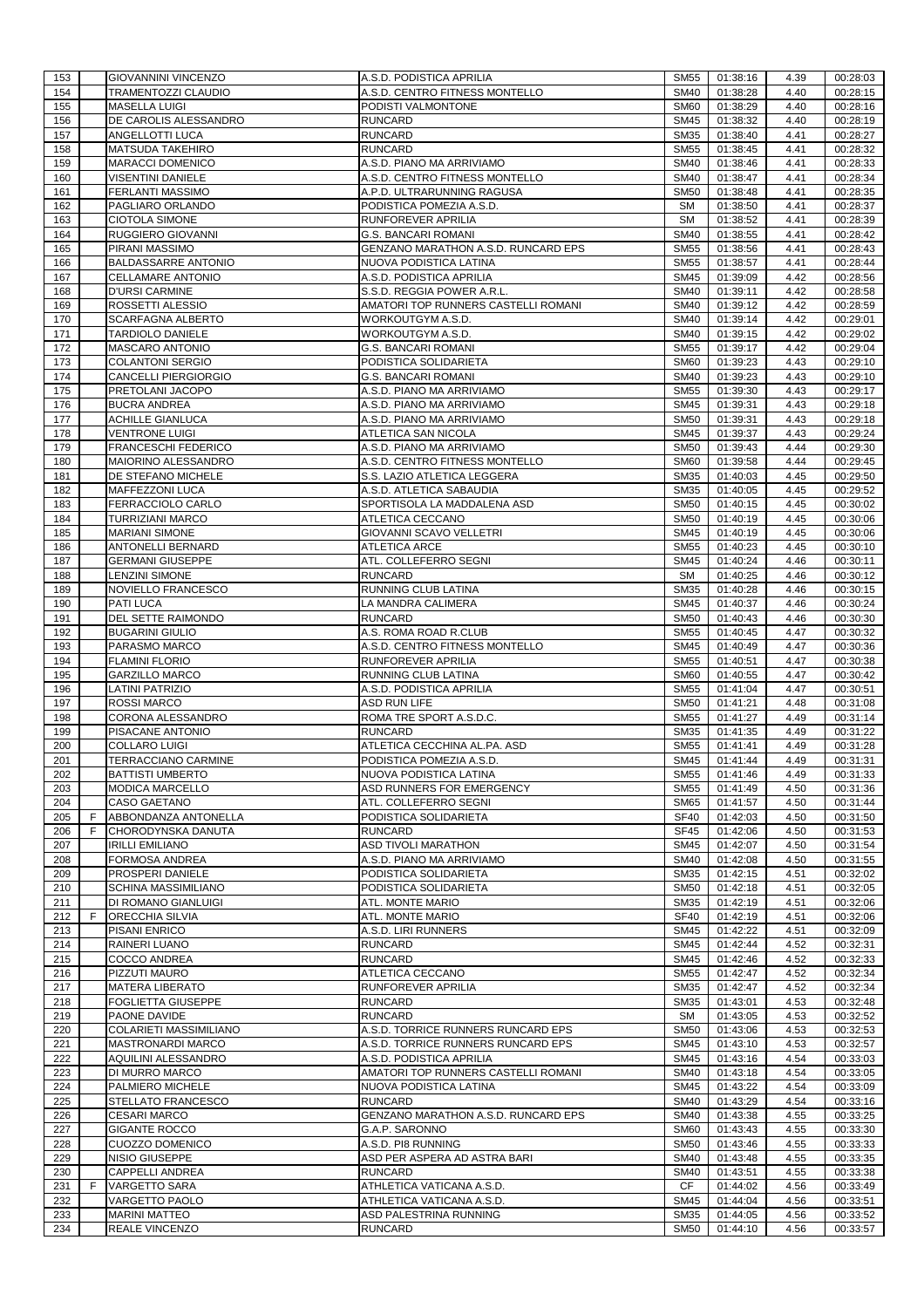| 235        |   | ADDELIO VINCENZO PIETRO                      | A.S.D. PIANO MA ARRIVIAMO                          | <b>SM60</b>                | 01:44:12             | 4.56         | 00:33:59             |
|------------|---|----------------------------------------------|----------------------------------------------------|----------------------------|----------------------|--------------|----------------------|
| 236        |   | <b>GERMANI MARCO</b>                         | <b>RUNCARD</b>                                     | <b>SM40</b>                | 01:44:19             | 4.57         | 00:34:06             |
| 237        |   | CECCANO ANGELO                               | A.S.D. CENTRO FITNESS MONTELLO                     | <b>SM55</b>                | 01:44:26             | 4.57         | 00:34:13             |
| 238        |   | <b>CALISI MARIO</b>                          | A.S.D. ATLETICA SABAUDIA                           | <b>SM65</b>                | 01:44:28             | 4.57         | 00:34:15             |
| 239        |   | <b>ACRISIO LORENZO</b>                       | <b>ATLETICOM ASD</b>                               | <b>SM40</b>                | 01:44:32             | 4.57         | 00:34:19             |
| 240        |   | DI FAZIO SIMONE                              | GIOVANNI SCAVO VELLETRI                            | SM45                       | 01:44:36             | 4.57         | 00:34:23             |
| 241        |   | NOBILE EDOARDO                               | <b>TEAM CAMELOT</b>                                | <b>SM</b>                  | 01:44:38             | 4.58         | 00:34:25             |
| 242        |   | MARTORANA ROBERTO                            | A.S.D. PODISTICA APRILIA                           | <b>SM50</b>                | 01:44:41             | 4.58         | 00:34:28             |
| 243        |   | IOSSA DANIELE                                | A.S.D. PIANO MA ARRIVIAMO                          | <b>SM45</b>                | 01:44:42             | 4.58         | 00:34:29             |
| 244        |   | ALBERO MICHELE                               | A.S.D. PIANO MA ARRIVIAMO                          | <b>SM45</b>                | 01:44:42             | 4.58         | 00:34:29             |
|            |   |                                              |                                                    |                            |                      |              |                      |
| 245        |   | LOPS PIERLUIGI                               | A.S.D. VILLA DE SANCTIS                            | <b>SM45</b>                | 01:44:42             | 4.58         | 00:34:29             |
| 246        |   | <b>ALFONZI MARCO</b>                         | ATL. MONTE MARIO                                   | <b>SM40</b>                | 01:44:42             | 4.58         | 00:34:29             |
| 247        |   | <b>CIRELLI FELICE</b>                        | A.S.D. PIANO MA ARRIVIAMO                          | <b>SM45</b>                | 01:44:43             | 4.58         | 00:34:30             |
| 248        |   | PAOLUCCI MAURIZIO                            | <b>RUNCARD</b>                                     | <b>SM60</b>                | 01:44:44             | 4.58         | 00:34:31             |
| 249        |   | <b>GIAMMATTEO GIAN PAOLO</b>                 | <b>RUNCARD</b>                                     | <b>SM</b>                  | 01:44:44             | 4.58         | 00:34:31             |
| 250        |   | CANALI FRANCESCO                             | IL CORRIDORE RUNNING CLUB ASD                      | <b>SM50</b>                | 01:44:45             | 4.58         | 00:34:32             |
| 251        |   | LUNGHI ALESSANDRO                            | ASD RUNNERS ELITE CECCANO                          | <b>SM40</b>                | 01:44:46             | 4.58         | 00:34:33             |
| 252        |   | PETRUCCI MASSIMO                             | G.S. CAT SPORT ROMA                                | <b>SM60</b>                | 01:44:47             | 4.58         | 00:34:34             |
| 253        |   | DI VICO ANTONIO                              | A.S.D. CENTRO FITNESS MONTELLO                     | <b>SM45</b>                | 01:44:50             | 4.58         | 00:34:37             |
| 254        |   | <b>BALZERANI LUCA</b>                        | PODISTICA SOLIDARIETA                              | <b>SM45</b>                | 01:44:51             | 4.58         | 00:34:38             |
| 255        |   | <b>BOSCHETTI MAURO</b>                       | A.S.D. PIANO MA ARRIVIAMO                          | <b>SM55</b>                | 01:44:52             | 4.58         | 00:34:39             |
| 256        |   | SALIPANTE RENATO                             | RUNNING CLUB LATINA                                | <b>SM40</b>                | 01:44:53             | 4.58         | 00:34:40             |
|            |   |                                              |                                                    |                            |                      |              |                      |
| 257        |   | PARROCCHIA GIANLUCA                          | A.S.D. IN CORSA LIBERA                             | SM45                       | 01:44:57             | 4.58         | 00:34:44             |
| 258        |   | <b>D'AMORE FLAVIO</b>                        | <b>ITALIA MARATHON CLUB</b>                        | <b>SM50</b>                | 01:44:58             | 4.59         | 00:34:45             |
| 259        |   | <b>MANZO FRANCESCO</b>                       | <b>RUNCARD</b>                                     | SM45                       | 01:45:03             | 4.59         | 00:34:50             |
| 260        |   | MICOZZI FABRIZIO                             | A.S.D. ATLETICA SABAUDIA                           | <b>SM35</b>                | 01:45:05             | 4.59         | 00:34:52             |
| 261        |   | <b>GUIDA PAOLO</b>                           | DK RUNNERS MILANO                                  | <b>SM50</b>                | 01:45:21             | 5.00         | 00:35:08             |
| 262        |   | <b>BENEVENTO SIMONE</b>                      | <b>RUNCARD</b>                                     | <b>SM</b>                  | 01:45:23             | 5.00         | 00:35:10             |
| 263        |   | IZZO AMEDEO                                  | <b>RUNCARD</b>                                     | <b>SM40</b>                | 01:45:32             | 5.00         | 00:35:19             |
| 264        | F | PALMIERI VALERY                              | A.S.D. FENICE SPORT                                | <b>SF35</b>                | 01:45:37             | 5.00         | 00:35:24             |
| 265        |   | <b>USAI PAOLO</b>                            | POLI GOLFO                                         | <b>SM40</b>                | 01:45:49             | 5.01         | 00:35:36             |
| 266        |   | <b>MORICONI MARZIO</b>                       | <b>RUN &amp; SMILE ASD</b>                         | <b>SM40</b>                | 01:45:52             | 5.01         | 00:35:39             |
| 267        | F | SANTORO LOREDANA                             | A.S.D. TEAM ATLETICA UISP                          | <b>SF40</b>                | 01:45:52             | 5.01         | 00:35:39             |
|            |   |                                              |                                                    |                            |                      |              |                      |
| 268        |   | SANSEVERINO MATTEO                           | ASD ATLETICA CASTELLABATE                          | <b>SM35</b>                | 01:45:56             | 5.01         | 00:35:43             |
| 269        |   | <b>IACONO FEDERICO</b>                       | A.S.D. RUNNING EVOLUTION                           | <b>SM55</b>                | 01:45:57             | 5.01         | 00:35:44             |
| 270        |   | PESCHECHERA MAURIZIO                         | <b>G.S. BANCARI ROMANI</b>                         | <b>SM35</b>                | 01:45:58             | 5.01         | 00:35:45             |
| 271        |   | <b>FALCO MAURO</b>                           | G.A.P. SARONNO                                     | <b>SM60</b>                | 01:46:01             | 5.02         | 00:35:48             |
| 272        |   | <b>IAIUNESE ANTONIO</b>                      | RUNLAB LITERNUM ALBANOVA BRIAN                     | <b>SM45</b>                | 01:46:07             | 5.02         | 00:35:54             |
| 273        |   | <b>CAPRIO EMILIO</b>                         | RUNLAB LITERNUM ALBANOVA BRIAN                     | <b>SM45</b>                | 01:46:08             | 5.02         | 00:35:55             |
| 274        |   | <b>DONNINI ALBERTO</b>                       | PUROSANGUE ATHLETICS CLUB                          | <b>SM70</b>                | 01:46:11             | 5.02         | 00:35:58             |
| 275        |   | FERRANTI FEDERICO                            | <b>RUNCARD</b>                                     | <b>SM</b>                  | 01:46:18             | 5.02         | 00:36:05             |
|            |   |                                              |                                                    |                            |                      |              |                      |
| 276        |   | <b>GALLI CARLO</b>                           | PODISTICA POMEZIA A.S.D.                           | <b>SM40</b>                | 01:46:37             | 5.03         | 00:36:24             |
|            |   |                                              | NUOVA PODISTICA LATINA                             |                            |                      |              |                      |
| 277        |   | <b>DRI GIOVANNI</b>                          |                                                    | <b>SM65</b>                | 01:46:43             | 5.04         | 00:36:30             |
| 278        |   | DE SANTIS RAFFAELE                           | RUNFOREVER APRILIA                                 | <b>SM50</b>                | 01:46:45             | 5.04         | 00:36:32             |
| 279        | F | WOJTAL AGNIESZKA MALGORZATA                  | A.S.D. CENTRO FITNESS MONTELLO                     | <b>SF40</b>                | 01:46:48             | 5.04         | 00:36:35             |
| 280        |   | PRATESI GIANLUCA                             | A.S.D. PIANO MA ARRIVIAMO                          | <b>SM50</b>                | 01:46:55             | 5.04         | 00:36:42             |
| 281        |   | <b>BARBATO PASQUALE</b>                      | ASD PODISTICA NORMANNA                             | <b>SM40</b>                | 01:47:00             | 5.04         | 00:36:47             |
| 282        |   | DELLO STRETTO MICHELE                        | ATLETICA SAN NICOLA                                | <b>SM40</b>                | 01:47:00             | 5.04         | 00:36:47             |
| 283        |   | SALVATORE FABRIZIO                           | A.S.D. INTESATLETICA                               | <b>SM55</b>                | 01:47:19             | 5.05         | 00:37:06             |
| 284        |   | CATALANI GIANCARLO                           | A.S.D. INTESATLETICA                               | <b>SM50</b>                | 01:47:27             | 5.06         | 00:37:14             |
| 285        |   | <b>MARRO MICHELINO</b>                       | RUNNING CLUB LATINA                                | <b>SM60</b>                | 01:47:30             | 5.06         | 00:37:17             |
| 286        |   | <b>SELLITTO RICCARDO</b>                     | <b>RUNCARD</b>                                     | <b>SM</b>                  | 01:47:37             | 5.06         | 00:37:24             |
| 287        |   | RAMADU' DEMIS                                | A.S.D. CENTRO FITNESS MONTELLO                     | <b>SM40</b>                | 01:47:38             | 5.06         | 00:37:25             |
| 288        |   | <b>COTENA LUCIANO</b>                        | <b>NEAPOLIS MARATHON</b>                           | <b>SM45</b>                | 01:47:40             | 5.06         | 00:37:27             |
| 289        |   | <b>BIAGIOLI MARCO</b>                        | S.S. LAZIO ATLETICA LEGGERA                        | <b>SM50</b>                | 01:47:48             | 5.07         | 00:37:35             |
| 290        |   | <b>FRANCICA LUCA</b>                         | A.S.D. PIANO MA ARRIVIAMO                          | <b>SM35</b>                | 01:47:50             | 5.07         | 00:37:37             |
| 291        |   | <b>D'AMATO FEDERICO</b>                      | A.S.D. FREE RUNNERS                                | SM45                       | 01:47:51             | 5.07         | 00:37:38             |
| 292        | F | PAOLUCCI VALENTINA                           | ATL. MONTE MARIO                                   | <b>SF40</b>                | 01:47:58             | 5.07         | 00:37:45             |
|            |   |                                              |                                                    |                            |                      |              |                      |
| 293<br>294 | F | PICCOLOMINI GAETANO<br>PORCELLI LORIS        | PODISTICA SOLIDARIETA<br>A.S.D. TEAM ATLETICA UISP | <b>SM55</b><br><b>SF50</b> | 01:48:07<br>01:48:09 | 5.07<br>5.08 | 00:37:54<br>00:37:56 |
|            |   |                                              |                                                    |                            |                      |              |                      |
| 295        |   | <b>GIUNTI MARCO</b>                          | A.S.D. PIANO MA ARRIVIAMO                          | <b>SM50</b>                | 01:48:10             | 5.08         | 00:37:57             |
| 296        |   | TORELLI GIOVANNI BATTISTA                    | PODISTICA SOLIDARIETA                              | <b>SM65</b>                | 01:48:11             | 5.08         | 00:37:58             |
| 297        |   | PERNA VINCENZO                               | <b>RUNCARD</b>                                     | <b>SM60</b>                | 01:48:12             | 5.08         | 00:37:59             |
| 298        |   | <b>FINESTRA PAOLO</b>                        | A.S.D. IN CORSA LIBERA                             | <b>SM60</b>                | 01:48:21             | 5.08         | 00:38:08             |
| 299        |   | SORRENTINO ALDO                              | <b>RUNCARD</b>                                     | <b>SM</b>                  | 01:48:27             | 5.08         | 00:38:14             |
| 300        |   | <b>TASCIOTTI SILVIO</b>                      | A.S.D. INTESATLETICA                               | SM45                       | 01:48:32             | 5.09         | 00:38:19             |
| 301        |   | <b>SCUTO GIUSEPPE</b>                        | <b>G.S. BANCARI ROMANI</b>                         | SM45                       | 01:48:37             | 5.09         | 00:38:24             |
| 302        |   | RINALDI DOMENICO                             | <b>RUNCARD</b>                                     | <b>SM70</b>                | 01:48:37             | 5.09         | 00:38:24             |
| 303        |   | D'AMBROGIO ANDREA                            | <b>RUNCARD</b>                                     | <b>SM50</b>                | 01:48:39             | 5.09         | 00:38:26             |
| 304        |   | CARAGNANO DOMENICO                           | CORRERE E SALUTE MOTTOLA                           | <b>SM60</b>                | 01:48:44             | 5.09         | 00:38:31             |
| 305        |   | <b>MAGNANTI DAVIS</b>                        | A.S.D. CENTRO FITNESS MONTELLO                     | <b>SM40</b>                | 01:48:45             | 5.09         | 00:38:32             |
| 306        |   | <b>BRUNO FABIO</b>                           | A.S.D. PIANO MA ARRIVIAMO                          | <b>SM50</b>                | 01:48:48             | 5.09         | 00:38:35             |
| 307        |   | LUCON MASSIMILIANO                           | ASD INGEGNERI LATINA RUNCARD EPS                   | <b>SM45</b>                | 01:48:51             | 5.10         | 00:38:38             |
| 308        | F | <b>CALENNE ANNA</b>                          | ATL. COLLEFERRO SEGNI                              | <b>SF50</b>                | 01:48:54             | 5.10         | 00:38:41             |
| 309        |   | <b>MONACO NICOLA</b>                         | <b>TEAM CAMELOT</b>                                | <b>SM55</b>                |                      | 5.10         | 00:38:43             |
|            |   |                                              |                                                    |                            | 01:48:56             |              |                      |
| 310        |   | ANNUZZI GIOVANNI                             | <b>SLOW RUNNING</b>                                | <b>SM65</b>                | 01:49:02             | 5.10         | 00:38:49             |
| 311        |   | DI SILVESTRE MASSIMILIANO                    | PODISTICA SOLIDARIETA                              | <b>SM50</b>                | 01:49:05             | 5.10         | 00:38:52             |
| 312        |   | SIMMI JACOPO                                 | PUROSANGUE ATHLETICS CLUB                          | <b>SM</b>                  | 01:49:05             | 5.10         | 00:38:52             |
| 313        |   | DI FEDE ROCCO                                | RUNFOREVER APRILIA                                 | <b>SM55</b>                | 01:49:09             | 5.10         | 00:38:56             |
| 314        |   | PESCI MAURO                                  | <b>RUNCARD</b>                                     | <b>SM55</b>                | 01:49:11             | 5.11         | 00:38:58             |
| 315<br>316 |   | <b>COLAROSSI FABIO</b><br><b>CHIARO ALEX</b> | PODISTICA POMEZIA A.S.D.<br><b>RUNCARD</b>         | <b>SM35</b><br><b>SM</b>   | 01:49:12<br>01:49:12 | 5.11<br>5.11 | 00:38:59<br>00:38:59 |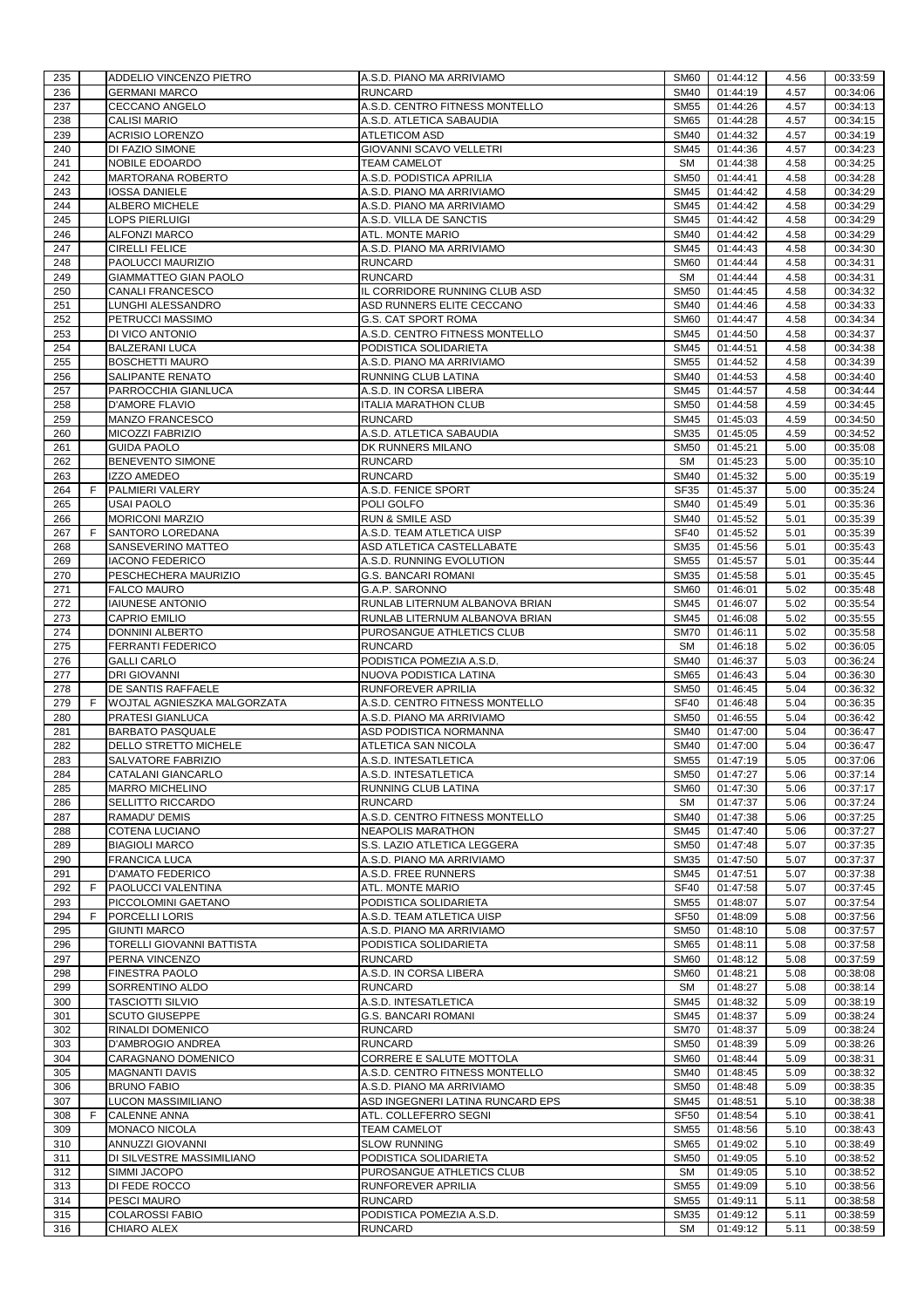| 317        |    | <b>MORELLI STEFANO</b>                                 | NUOVA PODISTICA LATINA                                                      | SM <sub>50</sub>           | 01:49:15             | 5.11         | 00:39:02             |
|------------|----|--------------------------------------------------------|-----------------------------------------------------------------------------|----------------------------|----------------------|--------------|----------------------|
| 318        |    | <b>BAGNO DAVIDE</b>                                    | NUOVA PODISTICA LATINA                                                      | <b>SM45</b>                | 01:49:20             | 5.11         | 00:39:07             |
| 319        |    | <b>ARRIGONI SILVIO</b>                                 | PODISTICA POMEZIA A.S.D.                                                    | <b>SM55</b>                | 01:49:23             | 5.11         | 00:39:10             |
| 320        | F. | <b>DI VITO ROBERTA</b>                                 | A.S.D. PIANO MA ARRIVIAMO                                                   | SF                         | 01:49:35             | 5.12         | 00:39:22             |
| 321<br>322 |    | DI PIETRO ROBERTO<br>DI RUZZA RENATO                   | S.S. LAZIO ATLETICA LEGGERA<br>PODISTICA SOLIDARIETA                        | <b>SM60</b><br><b>SM40</b> | 01:49:35<br>01:49:43 | 5.12<br>5.12 | 00:39:22<br>00:39:30 |
| 323        |    | <b>FORZAN SIMONE</b>                                   | <b>RUNCARD</b>                                                              | <b>SM35</b>                | 01:49:46             | 5.12         | 00:39:33             |
| 324        |    | SPERDUTI TIERI                                         | <b>RUNCARD</b>                                                              | <b>SM55</b>                | 01:49:47             | 5.12         | 00:39:34             |
| 325        |    | <b>MISSIMEI PIERLUIGI</b>                              | PODISTICA SOLIDARIETA                                                       | <b>SM45</b>                | 01:49:47             | 5.12         | 00:39:34             |
| 326        | F  | <b>ZOLLI CLAUDIA</b>                                   | ASD RUNNERS ELITE CECCANO                                                   | <b>SF45</b>                | 01:49:48             | 5.12         | 00:39:35             |
| 327        |    | GIOVAGNOLI GIORDANO                                    | A.S.D. PIANO MA ARRIVIAMO                                                   | <b>SM50</b>                | 01:49:54             | 5.13         | 00:39:41             |
| 328        |    | DI BACCO MARIO                                         | NUOVA ATLETICA CISTERNA ASD                                                 | <b>SM50</b>                | 01:50:01             | 5.13         | 00:39:48             |
| 329        |    | LEONE FRANCESCO                                        | <b>RUNCARD</b>                                                              | <b>SM</b>                  | 01:50:05             | 5.13         | 00:39:52             |
| 330        |    | <b>BAROCCI MAURIZIO</b>                                | <b>RUNCARD</b>                                                              | <b>SM55</b>                | 01:50:06             | 5.13         | 00:39:53             |
| 331        |    | DI LEGGE FABIO                                         | RUNNING CLUB LATINA                                                         | <b>SM45</b>                | 01:50:11             | 5.13         | 00:39:58             |
| 332        |    | DI GIORGI FABIO MASSIMO                                | PODISTICA SOLIDARIETA                                                       | <b>SM40</b>                | 01:50:11             | 5.13         | 00:39:58             |
| 333        |    | <b>CAMAGNA FABRIZIO</b>                                | ASD RUNNERS TEAM COLLEFERRO                                                 | <b>SM45</b>                | 01:50:14             | 5.14         | 00:40:01             |
| 334        | F  | <b>BACIUCCHI LUDOVICA</b>                              | <b>G.S. BANCARI ROMANI</b>                                                  | SF                         | 01:50:15             | 5.14         | 00:40:02             |
| 335        | F  | FONTECEDRO MARIA CRISTINA                              | A.S.D. PIANO MA ARRIVIAMO                                                   | <b>SF45</b>                | 01:50:29             | 5.14         | 00:40:16             |
| 336        |    | <b>BASCIANO ENRICO</b>                                 | A.S.D. CENTRO FITNESS MONTELLO                                              | <b>SM40</b>                | 01:50:48             | 5.15         | 00:40:35             |
| 337        | F  | TALIENTO GIANCARLO                                     | <b>TEAM CAMELOT</b>                                                         | <b>SM50</b>                | 01:50:48             | 5.15         | 00:40:35             |
| 338<br>339 |    | <b>MAURIZI SIMONETTA</b><br><b>GAGLIANONE GIOVANNI</b> | NUOVA ATLETICA CISTERNA ASD<br>ASD ATLETICA BORG.RIUN.SERMONETA RUNCARD EPS | <b>SF60</b><br><b>SM50</b> | 01:50:54<br>01:50:56 | 5.15<br>5.15 | 00:40:41<br>00:40:43 |
| 340        |    | <b>MARINUCCI DANIELE</b>                               | PODISTICA SOLIDARIETA                                                       | <b>SM40</b>                | 01:51:03             | 5.16         | 00:40:50             |
| 341        | F  | <b>ABBAFATI KATIUSCIA</b>                              | AMATORI TOP RUNNERS CASTELLI ROMANI                                         | <b>SF40</b>                | 01:51:04             | 5.16         | 00:40:51             |
| 342        |    | <b>GERASSIMOV GUEORGUI PLAMENOV</b>                    | A.S.D. CENTRO FITNESS MONTELLO                                              | <b>SM40</b>                | 01:51:04             | 5.16         | 00:40:51             |
| 343        |    | RASO AGOSTINO                                          | PODISTICA SOLIDARIETA                                                       | <b>SM55</b>                | 01:51:09             | 5.16         | 00:40:56             |
| 344        |    | <b>CIARCIA FABIO</b>                                   | <b>ATLETICA INPS</b>                                                        | <b>SM45</b>                | 01:51:27             | 5.17         | 00:41:14             |
| 345        |    | TRANI BRUNO                                            | <b>LBM SPORT TEAM</b>                                                       | SM45                       | 01:51:27             | 5.17         | 00:41:14             |
| 346        |    | <b>TESSITORE NICOLA</b>                                | ATL. COLLEFERRO SEGNI                                                       | SM45                       | 01:51:36             | 5.17         | 00:41:23             |
| 347        |    | STASI MASSIMO                                          | S.S. LAZIO ATLETICA LEGGERA                                                 | <b>SM55</b>                | 01:51:39             | 5.18         | 00:41:26             |
| 348        |    | <b>BRUNORO GIANLUCA</b>                                | PODISTICA POMEZIA A.S.D.                                                    | <b>SM50</b>                | 01:51:42             | 5.18         | 00:41:29             |
| 349        |    | <b>GILARDI GAETANO</b>                                 | A.S.D. PIANO MA ARRIVIAMO                                                   | <b>SM55</b>                | 01:51:42             | 5.18         | 00:41:29             |
| 350        | F. | <b>VITROTTI VALERIA</b>                                | A.S. ROMA ROAD R.CLUB                                                       | <b>SF35</b>                | 01:51:43             | 5.18         | 00:41:30             |
| 351        |    | <b>MITA FERNANDO</b>                                   | A.S.D. PIANO MA ARRIVIAMO                                                   | <b>SM45</b>                | 01:51:45             | 5.18         | 00:41:32             |
| 352        |    | DI BITETTO NICOLA                                      | A.S.D. INTESATLETICA                                                        | <b>SM40</b>                | 01:51:57             | 5.18         | 00:41:44             |
| 353        |    | <b>MACCALLINI MARCO</b>                                | <b>TEAM CAMELOT</b>                                                         | <b>SM55</b>                | 01:52:06             | 5.19         | 00:41:53             |
| 354        |    | <b>ALPI FRANCESCO</b>                                  | LBM SPORT TEAM                                                              | <b>SM50</b>                | 01:52:18             | 5.19         | 00:42:05             |
| 355        | F  | <b>FABIETTI ELISA</b>                                  | RUNNING CLUB LATINA                                                         | <b>SF35</b>                | 01:52:18             | 5.19         | 00:42:05             |
| 356        |    | <b>GABRIELLI ADRIANO</b>                               | <b>RUNCARD</b>                                                              | <b>SM55</b>                | 01:52:19             | 5.19         | 00:42:06             |
| 357<br>358 |    | <b>FISICHELLA DANIELE</b><br><b>VALERIO PASQUALE</b>   | A.S.D. PIANO MA ARRIVIAMO<br>ASD INGEGNERI LATINA RUNCARD EPS               | <b>SM45</b><br><b>SM45</b> | 01:52:26<br>01:52:26 | 5.20<br>5.20 | 00:42:13<br>00:42:13 |
| 359        | F  | <b>FERRARESE MIRELLA</b>                               | A.S.D. TEAM ATLETICA UISP                                                   | <b>SF50</b>                | 01:52:27             | 5.20         | 00:42:14             |
| 360        |    | AQUILI ALESSANDRO                                      | A.S.D. CENTRO FITNESS MONTELLO                                              | <b>SM55</b>                | 01:52:44             | 5.21         | 00:42:31             |
| 361        |    | <b>SOLIS UMBERTO</b>                                   | GENZANO MARATHON A.S.D. RUNCARD EPS                                         | <b>SM50</b>                | 01:52:44             | 5.21         | 00:42:31             |
| 362        |    | SERRECCHIA ROMOLO                                      | ASD SEMPRE DI CORSA TEAM                                                    | <b>SM50</b>                | 01:52:49             | 5.21         | 00:42:36             |
| 363        | F  | <b>AZZANI PATRIZIA</b>                                 | <b>RUNNING SARONNO</b>                                                      | <b>SF55</b>                | 01:52:49             | 5.21         | 00:42:36             |
| 364        |    | <b>COSTA DANILO</b>                                    | <b>RUNCARD</b>                                                              | <b>SM35</b>                | 01:52:56             | 5.21         | 00:42:43             |
| 365        |    | <b>COLAFATI CARLO</b>                                  | VIOLETTACLUB                                                                | SM45                       | 01:53:00             | 5.21         | 00:42:47             |
| 366        |    | <b>AMANTI FRANCESCO</b>                                | ATL. TUSCULUM                                                               | SM55                       | 01:53:00             | 5.21         | 00:42:47             |
| 367        |    | MINCHELLA ALESSIO                                      | A.S.D. TEAM ATLETICA UISP                                                   | <b>SM</b>                  | 01:53:02             | 5.21         | 00:42:49             |
| 368        | F. | <b>MOAURO EMANUELA</b>                                 | AMATORI TOP RUNNERS CASTELLI ROMANI                                         | <b>SF50</b>                | 01:53:10             | 5.22         | 00:42:57             |
| 369        |    | <b>CONIO FAUSTO</b>                                    | <b>RUNCARD</b>                                                              | <b>SM50</b>                | 01:53:10             | 5.22         | 00:42:57             |
| 370        |    | DE ROSE MATTEO                                         | <b>LBM SPORT TEAM</b>                                                       | <b>SM45</b>                | 01:53:17             | 5.22         | 00:43:04             |
| 371        |    | APICELLA PASQUALE                                      | ATL. SALERNO                                                                | <b>SM50</b>                | 01:53:22             | 5.22         | 00:43:09             |
| 372        |    | <b>CAPONI DANIELE</b>                                  | ATLETICA CECCANO                                                            | <b>SM45</b>                | 01:53:26             | 5.23         | 00:43:13             |
| 373<br>374 |    | TROMBETTA VINCENZO<br>SIMONI GIANCARLO                 | ATL. SALERNO<br>ASD ENJOY RUN RUNCARD EPS                                   | <b>SM50</b><br><b>SM40</b> | 01:53:28<br>01:53:41 | 5.23<br>5.23 | 00:43:15<br>00:43:28 |
| 375        |    | <b>SCIULLI LUCA</b>                                    | FREE RUNNERS ISERNIA                                                        | <b>SM40</b>                | 01:53:44             | 5.23         | 00:43:31             |
| 376        |    | <b>BUCOSSI MARCO</b>                                   | <b>RUNCARD</b>                                                              | SM45                       | 01:53:53             | 5.24         | 00:43:40             |
| 377        |    | DE SANTIS STEFANO                                      | <b>G.S. CAT SPORT ROMA</b>                                                  | <b>SM35</b>                | 01:53:54             | 5.24         | 00:43:41             |
| 378        |    | PIERRO PIETRO                                          | <b>TEAM CAMELOT</b>                                                         | <b>SM50</b>                | 01:53:58             | 5.24         | 00:43:45             |
| 379        |    | <b>GARZIA MARCO</b>                                    | <b>G.S. BANCARI ROMANI</b>                                                  | <b>SM</b>                  | 01:54:03             | 5.24         | 00:43:50             |
| 380        |    | DI ROSA MASSIMO                                        | A.S.D. CENTRO FITNESS MONTELLO                                              | <b>SM50</b>                | 01:54:11             | 5.25         | 00:43:58             |
| 381        |    | <b>COVA PAOLO</b>                                      | <b>G.S. BANCARI ROMANI</b>                                                  | <b>SM45</b>                | 01:54:17             | 5.25         | 00:44:04             |
| 382        |    | SOSCIA ANTONIO                                         | ASD MONTEMILETTO TEAM RUNNERS                                               | <b>SM65</b>                | 01:54:33             | 5.26         | 00:44:20             |
| 383        | F  | <b>MASSI RITA</b>                                      | <b>GRUPPO MILLEPIEDI</b>                                                    | <b>SF50</b>                | 01:54:39             | 5.26         | 00:44:26             |
| 384        |    | CAFIERO EUGENIO                                        | A.S.D. TEAM ATLETICA UISP                                                   | <b>SM40</b>                | 01:54:41             | 5.26         | 00:44:28             |
| 385        | F  | <b>NEPOTI CHIARA</b>                                   | RUNFOREVER APRILIA                                                          | <b>SF40</b>                | 01:54:42             | 5.26         | 00:44:29             |
| 386        | F  | <b>CAGLIANI VERONICA</b>                               | ATL. MONTE MARIO                                                            | SF <sub>50</sub>           | 01:54:42             | 5.26         | 00:44:29             |
| 387        |    | <b>ANNINI ALAN</b>                                     | A.S.D. PIANO MA ARRIVIAMO                                                   | <b>SM50</b>                | 01:54:55             | 5.27         | 00:44:42             |
| 388<br>389 |    | <b>VOLIERI ROBERTO</b>                                 | A.S.D. PIANO MA ARRIVIAMO                                                   | <b>SM50</b>                | 01:54:55             | 5.27         | 00:44:42<br>00:44:48 |
| 390        | F  | PANACCIONE ALESSANDRO<br><b>DI BIASI FABIANA</b>       | NUOVA PODISTICA LATINA<br>PODISTICA SOLIDARIETA                             | <b>SM40</b><br><b>SF45</b> | 01:55:01<br>01:55:01 | 5.27<br>5.27 | 00:44:48             |
| 391        |    | PANZETTA GIANLUCA                                      | <b>RUN &amp; SMILE ASD</b>                                                  | <b>SM50</b>                | 01:55:01             | 5.27         | 00:44:48             |
| 392        |    | <b>MUOLLO GIUSEPPE</b>                                 | <b>RUN &amp; SMILE ASD</b>                                                  | <b>SM35</b>                | 01:55:01             | 5.27         | 00:44:48             |
| 393        |    | <b>MAGLIONE FLAVIO</b>                                 | <b>TEAM CAMELOT</b>                                                         | PM                         | 01:55:09             | 5.27         | 00:44:56             |
| 394        | F  | <b>DE SIMONE CHIARA</b>                                | A.S.D. PIANO MA ARRIVIAMO                                                   | <b>SF35</b>                | 01:55:22             | 5.28         | 00:45:09             |
| 395        | F  | <b>CAVINO PAMELA</b>                                   | A.S.D. PIANO MA ARRIVIAMO                                                   | <b>SF35</b>                | 01:55:23             | 5.28         | 00:45:10             |
| 396        |    | <b>BASTA DONATO</b>                                    | A.S.D. GOLFO DEI POETI ARCIGNI                                              | <b>SM50</b>                | 01:55:36             | 5.29         | 00:45:23             |
| 397        |    | MONTEROSSO CARLO                                       | VIOLETTACLUB                                                                | <b>SM50</b>                | 01:55:36             | 5.29         | 00:45:23             |
| 398        | F  | PROIETTI LINA                                          | PODISTICA POMEZIA A.S.D.                                                    | <b>SF60</b>                | 01:55:41             | 5.29         | 00:45:28             |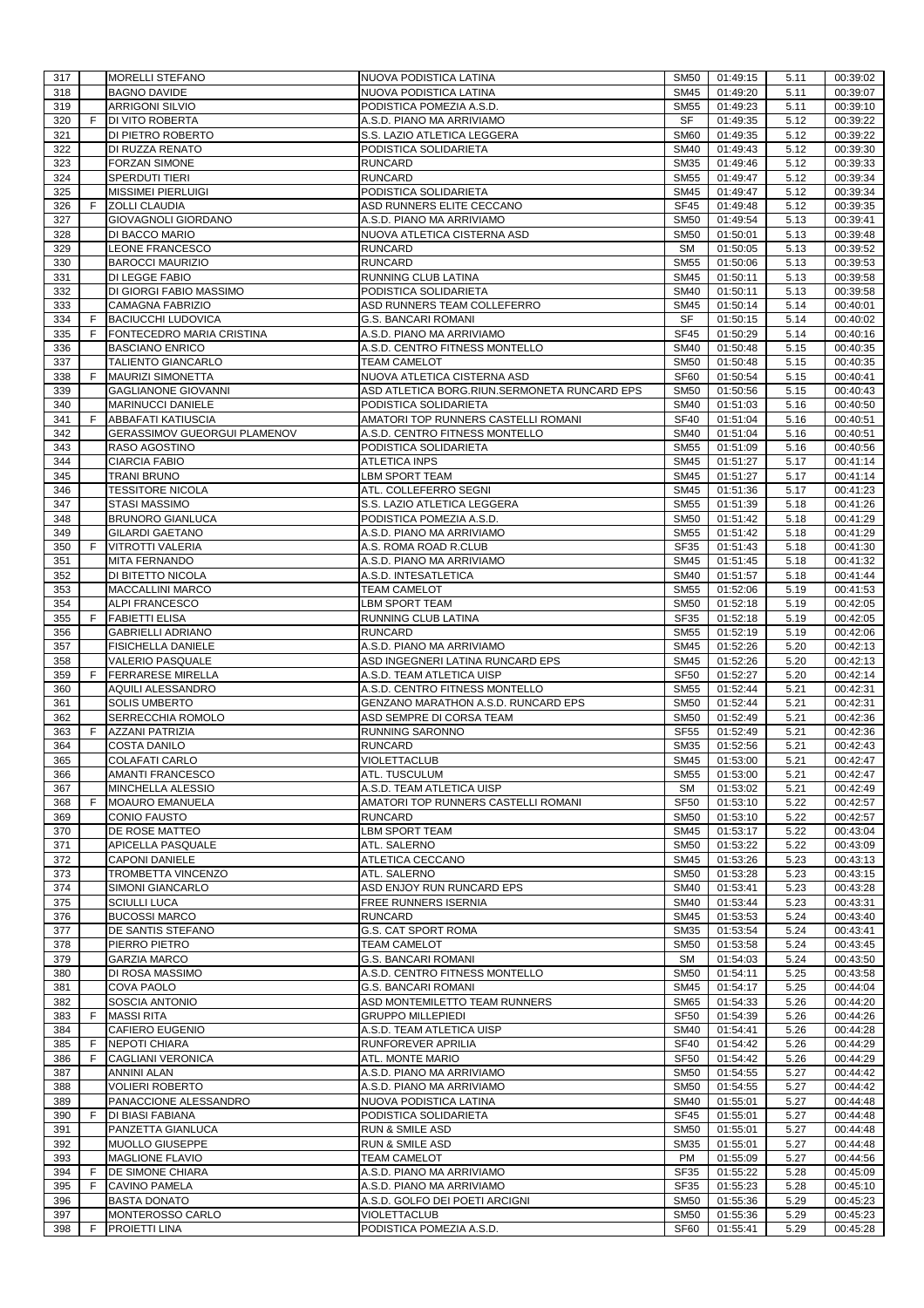| 399 |    | CARUSO ALESSANDRO               | <b>RUNCARD</b>                               | <b>SM45</b>      | 01:55:48 | 5.29 | 00:45:35 |
|-----|----|---------------------------------|----------------------------------------------|------------------|----------|------|----------|
| 400 |    | <b>NEGROSINI AMILCARE</b>       | ASD ATLETICA BORG.RIUN.SERMONETA RUNCARD EPS | <b>SM60</b>      | 01:55:52 | 5.30 | 00:45:39 |
| 401 | F. | <b>BARBAGALLO FEDERICA</b>      | A.S.D. PIANO MA ARRIVIAMO                    | <b>SF45</b>      | 01:55:54 | 5.30 | 00:45:41 |
| 402 |    | <b>SCALZI NELLO</b>             | <b>RUNCARD</b>                               | <b>SM35</b>      | 01:56:00 | 5.30 | 00:45:47 |
| 403 |    | <b>FANTELLI MASSIMO</b>         | A.S.D. PIANO MA ARRIVIAMO                    | <b>SM55</b>      | 01:56:03 | 5.30 | 00:45:50 |
| 404 |    | POCOMENTO STANISLAO             | A.S.D. PODISTICA CASORIA                     | <b>SM50</b>      | 01:56:05 | 5.30 | 00:45:52 |
| 405 | F  | LORATI ELENA GIOVANNA           | A.S.D. PIANO MA ARRIVIAMO                    | <b>SF55</b>      | 01:56:06 | 5.30 | 00:45:53 |
| 406 |    | PELLEGRINO ANDREA               | <b>TEAM CAMELOT</b>                          | <b>SM35</b>      | 01:56:07 | 5.30 | 00:45:54 |
|     |    |                                 |                                              |                  |          |      |          |
| 407 | F  | <b>MAGNAGO LISA</b>             | A.S.D. PIANO MA ARRIVIAMO                    | <b>SF45</b>      | 01:56:07 | 5.30 | 00:45:54 |
| 408 |    | RISCIFULI SANDRO ANTONIO        | <b>LBM SPORT TEAM</b>                        | <b>SM50</b>      | 01:56:07 | 5.30 | 00:45:54 |
| 409 | F  | <b>TIBERI ROBERTA</b>           | A.S.D. PIANO MA ARRIVIAMO                    | SF               | 01:56:07 | 5.30 | 00:45:54 |
| 410 |    | ANDREASSI MAURIZIO              | ATLETICA CECCHINA AL.PA. ASD                 | <b>SM50</b>      | 01:56:11 | 5.30 | 00:45:58 |
| 411 |    | ANGELONI MARCELLO               | AMATORI TOP RUNNERS CASTELLI ROMANI          | <b>SM70</b>      | 01:56:14 | 5.31 | 00:46:01 |
| 412 |    | <b>GUERRA PAOLO</b>             | ATHLETICA VATICANA A.S.D.                    | <b>SM60</b>      | 01:56:18 | 5.31 | 00:46:05 |
| 413 |    | RICCIARDI DANILO                | <b>TEAM CAMELOT</b>                          | <b>SM40</b>      | 01:56:21 | 5.31 | 00:46:08 |
| 414 |    | <b>FIOROT DAVIDE</b>            | <b>RUNCARD</b>                               | <b>SM35</b>      | 01:56:21 | 5.31 | 00:46:08 |
| 415 |    | PIETROSTEFANI ALESSANDRO        | <b>TEAM CAMELOT</b>                          | <b>SM35</b>      | 01:56:22 | 5.31 | 00:46:09 |
| 416 |    | D'IPPOLITO FABIO                | A.S.D. PIANO MA ARRIVIAMO                    | SM45             | 01:56:22 | 5.31 | 00:46:09 |
| 417 |    | PRIMAVERA PIETRO                | <b>RUNCARD</b>                               | <b>SM45</b>      | 01:56:30 | 5.31 | 00:46:17 |
| 418 |    | MOSTICONE GIANLUCA              | A.S.D. ATLETICA ORTE                         | <b>SM50</b>      | 01:56:30 | 5.31 | 00:46:17 |
|     |    |                                 |                                              |                  |          |      |          |
| 419 | F  | <b>CARIDEO DANIELA</b>          | ASD IN CORSA LIBERA                          | <b>SF45</b>      | 01:56:31 | 5.31 | 00:46:18 |
| 420 |    | <b>RICCI CLAUDIO</b>            | CALCATERRA SPORT ASD                         | <b>SM65</b>      | 01:56:34 | 5.32 | 00:46:21 |
| 421 |    | ORLANDO LUCA                    | <b>NOCERA RUNNERS</b>                        | <b>SM45</b>      | 01:56:35 | 5.32 | 00:46:22 |
| 422 |    | <b>ACCIAI STEFANO</b>           | A.S.D. CENTRO FITNESS MONTELLO               | <b>SM55</b>      | 01:56:40 | 5.32 | 00:46:27 |
| 423 | F  | <b>GUERRA MILENA</b>            | A.S.D. CENTRO FITNESS MONTELLO               | <b>SF50</b>      | 01:56:40 | 5.32 | 00:46:27 |
| 424 | F  | <b>GIACCO FLORIANA</b>          | <b>RUNCARD</b>                               | SF <sub>60</sub> | 01:56:40 | 5.32 | 00:46:27 |
| 425 | F  | <b>SPADA DANIELA</b>            | A.S.D. INTESATLETICA                         | <b>SF50</b>      | 01:56:44 | 5.32 | 00:46:31 |
| 426 | F  | <b>BERNARDINI ELENA</b>         | ASD IN CORSA LIBERA                          | SF               | 01:56:45 | 5.32 | 00:46:32 |
| 427 |    | HERNANDEZ JOSEPH JOSE           | <b>ITALIA MARATHON CLUB</b>                  | <b>SM50</b>      | 01:56:52 | 5.32 | 00:46:39 |
| 428 |    | <b>EVANGELISTI FRANCESCO</b>    | ASD ENJOY RUN RUNCARD EPS                    | <b>SM</b>        | 01:56:53 | 5.32 | 00:46:40 |
| 429 |    | MARROCCO ROBERTO                | <b>LATINA RUNNERS</b>                        | <b>SM55</b>      | 01:57:01 | 5.33 | 00:46:48 |
| 430 |    | <b>GIOVANNONE RICCARDO</b>      | <b>RUNCARD</b>                               | <b>SM</b>        | 01:57:04 | 5.33 | 00:46:51 |
|     |    |                                 | <b>RUNCARD</b>                               |                  |          |      | 00:46:53 |
| 431 |    | STERPINETTI MARCO               |                                              | <b>SM40</b>      | 01:57:06 | 5.33 |          |
| 432 |    | <b>IACOVINO GIUSEPPE EGIDIO</b> | <b>RUNCARD</b>                               | <b>SM50</b>      | 01:57:24 | 5.34 | 00:47:11 |
| 433 | F  | <b>LANZETTA RITA</b>            | <b>RUNCARD</b>                               | <b>SF40</b>      | 01:57:36 | 5.34 | 00:47:23 |
| 434 |    | PAGNUTTI FRANCESCO              | ASD MEDITERRANEA OSTIA                       | <b>SM35</b>      | 01:57:44 | 5.35 | 00:47:31 |
| 435 | F  | <b>PESSIA GISELLA</b>           | A.S.D. LIRI RUNNERS                          | <b>SF40</b>      | 01:57:50 | 5.35 | 00:47:37 |
| 436 |    | ZUFFERLI DANILO                 | <b>RUNCARD</b>                               | <b>SM40</b>      | 01:57:51 | 5.35 | 00:47:38 |
| 437 |    | <b>CRESCENZI SIMONE</b>         | <b>RUNCARD</b>                               | <b>SM45</b>      | 01:57:55 | 5.35 | 00:47:42 |
| 438 | F  | <b>VENDITTI MARIA FLAVIA</b>    | NUOVA PODISTICA LATINA                       | <b>SF50</b>      | 01:58:03 | 5.36 | 00:47:50 |
| 439 | F  | CRISTOFANILLI AGOSTINA          | ASD RUNNERS ELITE CECCANO                    | <b>SF35</b>      | 01:58:06 | 5.36 | 00:47:53 |
| 440 |    | PIANGIARELLI STEFANO            | A.S.D. PIANO MA ARRIVIAMO                    | <b>SM45</b>      | 01:58:20 | 5.37 | 00:48:07 |
| 441 | F  | <b>PINCHERA ANTONELLA</b>       | POL. ATLETICA CEPRANO                        | <b>SF35</b>      | 01:58:20 | 5.37 | 00:48:07 |
| 442 |    | PASTINA GIAMPIERO               | <b>RUNCARD</b>                               | <b>SM35</b>      | 01:58:21 | 5.37 | 00:48:08 |
| 443 |    | CASTELLANA LEONE                | <b>G.S. BANCARI ROMANI</b>                   | <b>SM70</b>      | 01:58:28 | 5.37 | 00:48:15 |
| 444 |    | PASCUCCI MAURIZIO               | <b>RUNCARD</b>                               | <b>SM40</b>      | 01:58:35 | 5.37 | 00:48:22 |
|     |    |                                 |                                              |                  |          |      |          |
| 445 |    | <b>CAMPANA FILIPPO</b>          | <b>RUNCARD</b>                               | <b>SM</b>        | 01:58:36 | 5.37 | 00:48:23 |
| 446 |    | TENORIO JOHN MICHEAL            | <b>RUNCARD</b>                               | <b>SM</b>        | 01:58:39 | 5.37 | 00:48:26 |
| 447 |    | <b>CINQUINA GIOVANNI</b>        | A.S.D. PIANO MA ARRIVIAMO                    | <b>SM50</b>      | 01:58:47 | 5.38 | 00:48:34 |
| 448 | F  | <b>MARTUCCI STEFANIA</b>        | ATL. COLLEFERRO SEGNI                        | SF <sub>50</sub> | 01:58:51 | 5.38 | 00:48:38 |
| 449 |    | <b>INDACO MASSIMILIANO</b>      | A.S.D. TORRICE RUNNERS RUNCARD EPS           | <b>SM45</b>      | 01:58:56 | 5.38 | 00:48:43 |
| 450 | F. | <b>ASCANI SARA</b>              | NUOVA PODISTICA LATINA                       | <b>SF45</b>      | 01:59:00 | 5.38 | 00:48:47 |
| 451 | F  | <b>BEDIN ELISA</b>              | NUOVA PODISTICA LATINA                       | <b>SF55</b>      | 01:59:00 | 5.38 | 00:48:47 |
| 452 |    | <b>IANNATTONE MARIO</b>         | NUOVA PODISTICA LATINA                       | <b>SM55</b>      | 01:59:00 | 5.38 | 00:48:47 |
| 453 |    | ZIMBARDI MASSIMILIANO           | NUOVA PODISTICA LATINA                       | <b>SM50</b>      | 01:59:00 | 5.38 | 00:48:47 |
| 454 |    | D'AGOSTINO MASSIMO              | RUNFOREVER APRILIA                           | <b>SM50</b>      | 01:59:04 | 5.39 | 00:48:51 |
| 455 |    | <b>CARMELLINI PIETRO</b>        | <b>RUNCARD</b>                               | <b>SM</b>        | 01:59:04 | 5.39 | 00:48:51 |
| 456 |    | <b>MORANTI MATTIA</b>           | RUNFOREVER APRILIA                           | <b>SM</b>        | 01:59:04 | 5.39 | 00:48:51 |
| 457 |    | ALIBARDI TIZIANO                | A.S.D. CENTRO FITNESS MONTELLO               | SM45             | 01:59:06 | 5.39 | 00:48:53 |
| 458 | F  | <b>D'AGUANNO SARA</b>           | POL. CIOCIARA ANTONIO FAVA                   | <b>SF40</b>      | 01:59:14 | 5.39 | 00:49:01 |
| 459 |    | LOMBARDO PIETRO                 | <b>VIRTUS VILLA ADA</b>                      | <b>SM</b>        | 01:59:15 | 5.39 | 00:49:02 |
| 460 |    | <b>CURZI SIMONE</b>             | A.S.D. PIANO MA ARRIVIAMO                    | <b>SM</b>        | 01:59:19 | 5.39 | 00:49:06 |
| 461 |    | PATARINI MAURIZIO               | ASD IN CORSA LIBERA                          | <b>SM50</b>      | 01:59:30 | 5.40 | 00:49:17 |
| 462 |    | <b>RUSSO DOMENICO</b>           | <b>RUNCARD</b>                               | <b>SM</b>        | 01:59:32 | 5.40 | 00:49:19 |
|     |    |                                 |                                              |                  |          |      |          |
| 463 |    | ALIBARDI ANGELO                 | A.S.D. CENTRO FITNESS MONTELLO               | SM45             | 01:59:34 | 5.40 | 00:49:21 |
| 464 |    | CAMPOCHIARO CAMILLO             | G.S. FIAMME AZZURRE                          | <b>SM50</b>      | 01:59:38 | 5.40 | 00:49:25 |
| 465 | F  | <b>MARCHETTI LAURA</b>          | A.S.D. PIANO MA ARRIVIAMO                    | <b>SF50</b>      | 01:59:48 | 5.41 | 00:49:35 |
| 466 |    | <b>CALCAGNI EMILIANO</b>        | A.S.D. PIANO MA ARRIVIAMO                    | <b>SM45</b>      | 01:59:48 | 5.41 | 00:49:35 |
| 467 |    | <b>BERTACCHI ROBERTO</b>        | A.S.D. PIANO MA ARRIVIAMO                    | <b>SM35</b>      | 01:59:48 | 5.41 | 00:49:35 |
| 468 |    | <b>GEMELLI LUCA</b>             | A.S.D. PIANO MA ARRIVIAMO                    | <b>SM45</b>      | 01:59:48 | 5.41 | 00:49:35 |
| 469 |    | PIERDET FRANCOIS                | PUROSANGUE ATHLETICS CLUB                    | <b>SM50</b>      | 01:59:50 | 5.41 | 00:49:37 |
| 470 |    | <b>GANDINI RICCARDO</b>         | PODISTICA SOLIDARIETA                        | <b>SM50</b>      | 01:59:52 | 5.41 | 00:49:39 |
| 471 |    | <b>REALI PAOLO</b>              | NUOVA PODISTICA LATINA                       | <b>SM60</b>      | 02:00:06 | 5.42 | 00:49:53 |
| 472 |    | NICOLUSSI RAFFAELE              | A.S.D. PIANO MA ARRIVIAMO                    | <b>SM45</b>      | 02:00:06 | 5.42 | 00:49:53 |
| 473 |    | <b>GABRIELLI PAOLO</b>          | IL CORRIDORE RUNNING CLUB ASD                | <b>SM55</b>      | 02:00:23 | 5.42 | 00:50:10 |
| 474 | F  | <b>LICCIARDI MICAELA</b>        | A.S.D. PIANO MA ARRIVIAMO                    | SF               | 02:00:25 | 5.42 | 00:50:12 |
| 475 |    | SAVONA MAURIZIO                 | A.S.D. ATLETICA SORA                         | <b>SM45</b>      | 02:00:35 | 5.43 | 00:50:22 |
| 476 |    | <b>INCITTI NICOLA</b>           | A.S.D. TORRICE RUNNERS RUNCARD EPS           | SM45             | 02:00:42 | 5.43 | 00:50:29 |
| 477 |    | CALAROTA MICHELE MATTIA         | ASD IN CORSA LIBERA                          | <b>SM35</b>      | 02:00:55 | 5.44 | 00:50:42 |
| 478 |    | LUCIANI GIAMMARIO               | PODISTICA SOLIDARIETA                        | <b>SM50</b>      | 02:01:06 | 5.44 | 00:50:53 |
| 479 |    | <b>ZARICA STEFANO</b>           | <b>RUNCARD</b>                               | <b>SM50</b>      | 02:01:16 | 5.45 | 00:51:03 |
|     |    |                                 |                                              |                  |          |      |          |
| 480 | F  | <b>AUTELITANO SIMONA</b>        | PUROSANGUE ATHLETICS CLUB                    | <b>SF45</b>      | 02:01:20 | 5.45 | 00:51:07 |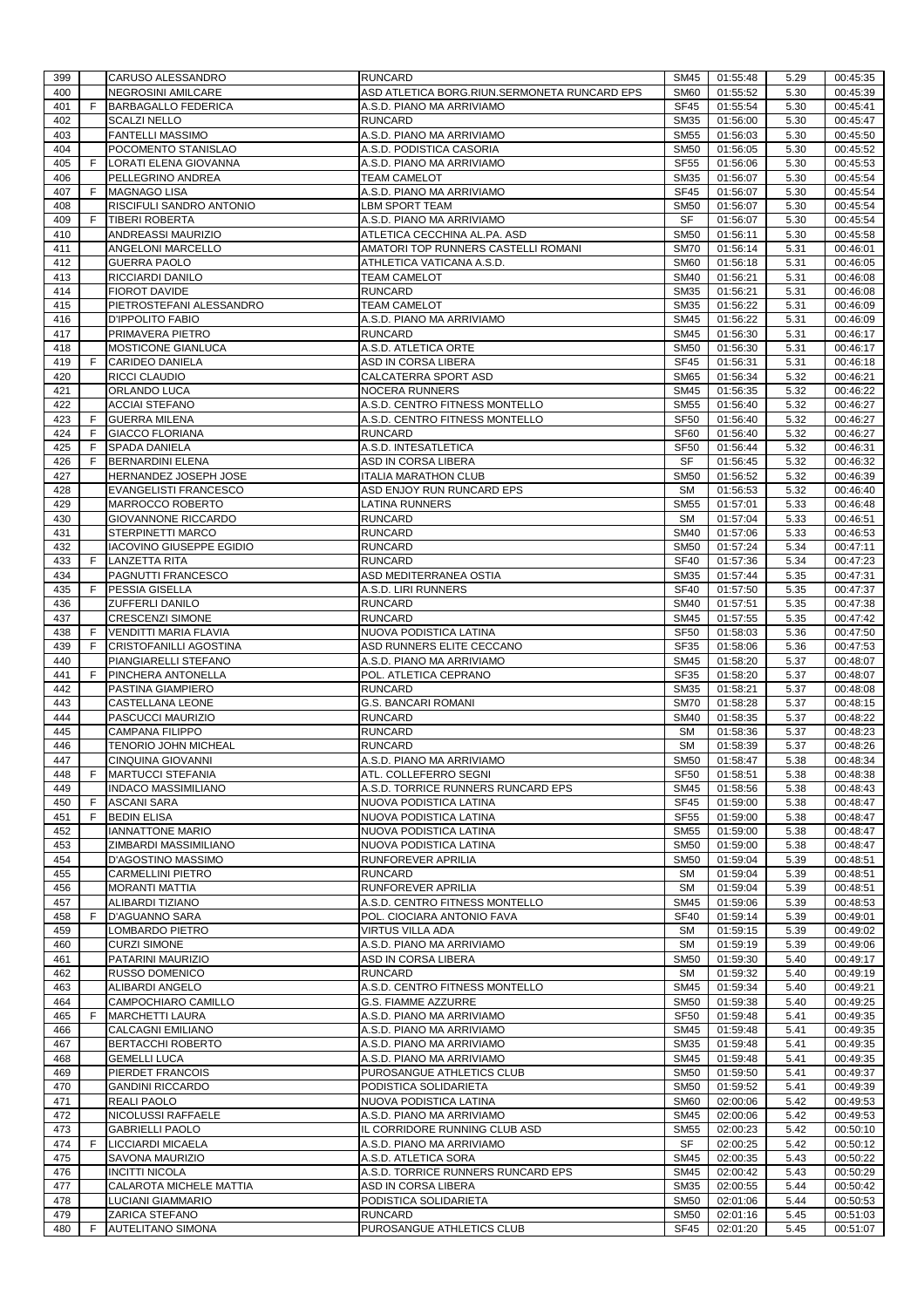| 481        |          | <b>FERRAMI FABIO</b>                        | ASD IN CORSA LIBERA                                    | SM50                       | 02:01:32             | 5.46         | 00:51:19             |
|------------|----------|---------------------------------------------|--------------------------------------------------------|----------------------------|----------------------|--------------|----------------------|
| 482        |          | <b>MORICONI FAUSTINO</b>                    | A.S.D. TORRICE RUNNERS RUNCARD EPS                     | <b>SM55</b>                | 02:01:34             | 5.46         | 00:51:21             |
| 483        | F        | NICOSANTI ROBERTA<br><b>CUCCARO MARIA</b>   | NUOVA ATLETICA CISTERNA ASD                            | <b>SF</b>                  | 02:01:39             | 5.46         | 00:51:26             |
| 484<br>485 | F.<br>F. | <b>ZUCCARI FEDERICA ANITA</b>               | RUNNING CLUB LATINA<br>ATLETICA WINNER FOLIGNO         | <b>SF45</b><br><b>SF50</b> | 02:01:45<br>02:01:45 | 5.46<br>5.46 | 00:51:32<br>00:51:32 |
| 486        |          | <b>MARTINELLI ALESSIO</b>                   | OLGIATA 20.12 S.S.D.R.L.                               | <b>SM40</b>                | 02:01:45             | 5.46         | 00:51:32             |
| 487        |          | <b>MAZZA RAFFAELE</b>                       | <b>RUNCARD</b>                                         | <b>SM55</b>                | 02:01:51             | 5.47         | 00:51:38             |
| 488        | F        | <b>FONTANA SIMONA</b>                       | ASD RUNNERS TEAM COLLEFERRO                            | <b>SF45</b>                | 02:01:52             | 5.47         | 00:51:39             |
| 489        | F        | <b>MASSINI TIZIANA</b>                      | A.S.D. PIANO MA ARRIVIAMO                              | <b>SF40</b>                | 02:01:54             | 5.47         | 00:51:41             |
| 490        |          | CAVARISCHIA CARMELO                         | <b>G.S. CAT SPORT ROMA</b>                             | SM45                       | 02:02:10             | 5.47         | 00:51:57             |
| 491        | F        | MACEROLI MARIA GIOVANNA                     | NUOVA PODISTICA LATINA                                 | <b>SF40</b>                | 02:02:11             | 5.47         | 00:51:58             |
| 492        | F.       | <b>SEZZI GIORGIA</b>                        | A.S.D. TEAM ATLETICA UISP                              | <b>SF45</b>                | 02:02:20             | 5.48         | 00:52:07             |
| 493        |          | LAMENDOLA ALESSANDRO                        | <b>RUNCARD</b>                                         | SM                         | 02:02:29             | 5.48         | 00:52:16             |
| 494        |          | TRAPELLA EMANUELE                           | <b>RUNCARD</b>                                         | <b>SM50</b>                | 02:02:32             | 5.48         | 00:52:19             |
| 495        |          | <b>BARRESI NATALE</b>                       | <b>TEAM CAMELOT</b>                                    | <b>SM60</b>                | 02:02:38             | 5.49         | 00:52:25             |
| 496        |          | <b>BARRESI RICCARDO</b>                     | <b>TEAM CAMELOT</b>                                    | <b>SM35</b>                | 02:02:38             | 5.49         | 00:52:25             |
| 497<br>498 |          | <b>BELLINI MAURIZIO</b>                     | <b>RUNCARD</b><br><b>RUNCARD</b>                       | <b>SM50</b><br><b>SM45</b> | 02:02:39<br>02:02:43 | 5.49<br>5.49 | 00:52:26<br>00:52:30 |
| 499        |          | LOMBARDI ALESSIO<br>COLARUOTOLO RAFFAELE    | <b>RUNCARD</b>                                         | <b>SM</b>                  | 02:03:10             | 5.50         | 00:52:57             |
| 500        |          | <b>GIUSTINIANI ENRICO</b>                   | RUNFOREVER APRILIA                                     | <b>SM55</b>                | 02:03:18             | 5.51         | 00:53:05             |
| 501        |          | <b>GRANITTO FRANCESCO</b>                   | <b>RUNCARD</b>                                         | <b>SM50</b>                | 02:03:43             | 5.52         | 00:53:30             |
| 502        |          | <b>CRISCUOLI DANIEL</b>                     | <b>RUNCARD</b>                                         | <b>SM35</b>                | 02:03:48             | 5.52         | 00:53:35             |
| 503        |          | <b>MAMMUCARI DIEGO</b>                      | PODISTICA SOLIDARIETA                                  | <b>SM45</b>                | 02:03:55             | 5.52         | 00:53:42             |
| 504        |          | <b>GANDINI FABRIZIO</b>                     | PODISTICA SOLIDARIETA                                  | <b>SM55</b>                | 02:04:02             | 5.53         | 00:53:49             |
| 505        |          | DE CRISTOFARO ROBERTO                       | A.S.D. CENTRO FITNESS MONTELLO                         | <b>SM40</b>                | 02:04:03             | 5.53         | 00:53:50             |
| 506        | F        | <b>MARCHETTI CLAUDIA</b>                    | PODISTICA SOLIDARIETA                                  | <b>SF50</b>                | 02:04:14             | 5.53         | 00:54:01             |
| 507        | F.       | <b>MATINONG MARIDEL</b>                     | ASD GLI AMICI DI MARCELLO                              | <b>SF40</b>                | 02:04:17             | 5.53         | 00:54:04             |
| 508        | F        | <b>FANTIGROSSI STEFANIA</b>                 | ROMATLETICA FOOTWORKS SALARIA                          | <b>SF45</b>                | 02:04:27             | 5.54         | 00:54:14             |
| 509        | F        | CAPODIFERRO MARIA GRAZIA                    | A.S.D. TEAM ATLETICA UISP                              | <b>SF40</b>                | 02:04:35             | 5.54         | 00:54:22             |
| 510        |          | PIERRI RICCARDO                             | RUNNING TEAM TRAMUTOLA                                 | <b>SM35</b>                | 02:04:40             | 5.55         | 00:54:27             |
| 511        |          | SANTORO ROCCO<br>DI GIACOMO ALESSIO         | RUNNING SARONNO                                        | <b>SM65</b><br><b>SM40</b> | 02:04:56             | 5.55         | 00:54:43             |
| 512<br>513 |          | PELLIZOTTI HERBERT                          | PODISTICA SOLIDARIETA<br><b>RUNCARD</b>                | <b>SM50</b>                | 02:04:56<br>02:04:57 | 5.55<br>5.55 | 00:54:43<br>00:54:44 |
| 514        |          | ZANLUNGO FRANCESCO MARIA                    | <b>G.S. BANCARI ROMANI</b>                             | <b>SM40</b>                | 02:04:59             | 5.55         | 00:54:46             |
| 515        | F.       | <b>GEISBERGER MONIKA</b>                    | PODISTICA POMEZIA A.S.D.                               | <b>SF50</b>                | 02:05:01             | 5.56         | 00:54:48             |
| 516        |          | <b>TONONI ALDO</b>                          | A.S.D. GRUPPO GENERALI TRIESTE                         | <b>SM60</b>                | 02:05:03             | 5.56         | 00:54:50             |
| 517        | F.       | APETROAEI IONELA                            | <b>RUNCARD</b>                                         | <b>SF45</b>                | 02:05:08             | 5.56         | 00:54:55             |
| 518        |          | <b>BERARDI ROBERTO</b>                      | <b>RUNCARD</b>                                         | <b>SM50</b>                | 02:05:18             | 5.56         | 00:55:05             |
| 519        | F        | <b>GALANTE SABRINA</b>                      | A.S.D. PODISTICA PRIMAVALLE                            | <b>SF55</b>                | 02:05:20             | 5.56         | 00:55:07             |
| 520        | F.       | <b>IBRAKOVIC SENADA</b>                     | ASD TIVOLI MARATHON                                    | SF <sub>60</sub>           | 02:05:23             | 5.57         | 00:55:10             |
| 521        | F.       | MARCHESIN CRISTIANA                         | VIGILI DEL FUOCO VENEZIA                               | <b>SF50</b>                | 02:05:24             | 5.57         | 00:55:11             |
| 522        |          | <b>AMATO DOMENICO</b>                       | <b>RUNCARD</b>                                         | <b>SM35</b>                | 02:05:33             | 5.57         | 00:55:20             |
| 523        |          | AULICINO SALVATORE                          | <b>SLOW RUNNING</b>                                    | <b>SM55</b>                | 02:05:35             | 5.57         | 00:55:22             |
| 524        |          | <b>KIRAMARIOS GIOVANNI</b>                  | RUNFOREVER APRILIA                                     | <b>SM55</b>                | 02:05:37             | 5.57         | 00:55:24             |
| 525<br>526 |          | DOTTOR SEBASTIANO<br><b>GIORGI PIETRO</b>   | NUOVA PODISTICA LATINA<br><b>G.S. BANCARI ROMANI</b>   | <b>SM50</b><br><b>SM45</b> | 02:05:39<br>02:05:48 | 5.57<br>5.58 | 00:55:26<br>00:55:35 |
| 527        | F.       | <b>FERULLO CLAUDIA ALESSANDRA</b>           | NUOVA PODISTICA LATINA                                 | <b>SF55</b>                | 02:05:50             | 5.58         | 00:55:37             |
| 528        |          | DE ANGELIS CLAUDIO                          | A.S.D. CAFFARELLA RUNNERS                              | <b>SM40</b>                | 02:05:50             | 5.58         | 00:55:37             |
| 529        |          | PIETRELLA FRANCESCO                         | A.S.D. PIANO MA ARRIVIAMO                              | <b>SM55</b>                | 02:05:56             | 5.58         | 00:55:43             |
| 530        |          | <b>NOVELLI MARCO</b>                        | PODISTICA SOLIDARIETA                                  | SM55                       | 02:05:57             | 5.58         | 00:55:44             |
| 531        |          | MECCIA ALESSANDRO                           | A.S.D. PIANO MA ARRIVIAMO                              | <b>SM40</b>                | 02:05:57             | 5.58         | 00:55:44             |
| 532        |          | CARLETTI AUGUSTO                            | A.S.D. PIANO MA ARRIVIAMO                              | <b>SM60</b>                | 02:05:59             | 5.58         | 00:55:46             |
| 533        |          | COSSIO LA ROSA PAULO FELIX                  | A.S.D. PIANO MA ARRIVIAMO                              | SM55                       | 02:06:02             | 5.58         | 00:55:49             |
| 534        | F.       | <b>VELLETRANI SILVIA</b>                    | A.S.D. PIANO MA ARRIVIAMO                              | <b>SF45</b>                | 02:06:02             | 5.58         | 00:55:49             |
| 535        | F.       | CARONIA MARIA GRAZIA BARBARA                | <b>RUN &amp; SMILE ASD</b>                             | <b>SF60</b>                | 02:06:20             | 5.59         | 00:56:07             |
| 536        |          | <b>TALONE AMERICO</b>                       | A.S.D. FREE RUNNERS                                    | <b>SM65</b>                | 02:07:11             | 6.02         | 00:56:58             |
| 537<br>538 | F.<br>F. | <b>MASULLO PAOLA</b><br><b>DIAMANTI LEA</b> | ATLETICA CECCANO<br>A.S.D. ATLETICA SABAUDIA           | <b>SF60</b><br><b>SF40</b> | 02:07:39<br>02:07:42 | 6.03<br>6.03 | 00:57:26<br>00:57:29 |
| 539        |          | <b>FANTI SERGIO</b>                         | A.S.D. ATLETICA SABAUDIA                               | <b>SM55</b>                | 02:07:42             | 6.03         | 00:57:29             |
| 540        | F.       | PASQUARIELLO RACHELE                        | A.S.D. PIANO MA ARRIVIAMO                              | <b>SF40</b>                | 02:07:49             | 6.04         | 00:57:36             |
| 541        |          | MOLENA EMANUELE                             | NUOVA PODISTICA LATINA                                 | <b>SM40</b>                | 02:08:12             | 6.05         | 00:57:59             |
| 542        |          | MASCARO ALESSANDRO                          | PODISTICA POMEZIA A.S.D.                               | <b>SM40</b>                | 02:08:25             | 6.05         | 00:58:12             |
| 543        |          | LEIDI ADRIANO                               | PODISTICA SOLIDARIETA                                  | <b>SM80</b>                | 02:08:29             | 6.05         | 00:58:16             |
| 544        |          | DE MATTEO UMBERTO                           | A.S.D. PIANO MA ARRIVIAMO                              | <b>SM40</b>                | 02:08:39             | 6.06         | 00:58:26             |
| 545        |          | <b>BRUZICHES ENRICO</b>                     | <b>ASD RUN LIFE</b>                                    | <b>SM55</b>                | 02:08:45             | 6.06         | 00:58:32             |
| 546        | F.       | PAPA PAMELA                                 | A.S.D. PIANO MA ARRIVIAMO                              | <b>SF45</b>                | 02:08:46             | 6.06         | 00:58:33             |
| 547        | F.       | <b>JENNINGS VALERIA</b>                     | <b>LBM SPORT TEAM</b>                                  | SF                         | 02:08:56             | 6.07         | 00:58:43             |
| 548        |          | BARABUCCI NAZZARENO                         | A.S.D. PIANO MA ARRIVIAMO                              | SM45                       | 02:09:16             | 6.08         | 00:59:03             |
| 549        |          | <b>DELISIO ROBERTO</b>                      | A.S.D. INTESATLETICA                                   | SM45                       | 02:09:33             | 6.08         | 00:59:20             |
| 550<br>551 |          | ANTONELLI LORENZO<br><b>FIORANI SILVIO</b>  | AMICI PARCO CASTELLI ROMANI<br>ATLETICA WINNER FOLIGNO | <b>SM55</b><br><b>SM70</b> | 02:09:51<br>02:10:00 | 6.09<br>6.10 | 00:59:38<br>00:59:47 |
| 552        | F.       | <b>SFORZA CARLA</b>                         | UNIONE SPORTIVA NAVE ASD                               | SF35                       | 02:10:04             | 6.10         | 00:59:51             |
| 553        |          | <b>MATTOZZI GUIDO</b>                       | <b>RUNCARD</b>                                         | <b>SM50</b>                | 02:10:05             | 6.10         | 00:59:52             |
| 554        | F.       | <b>MELCHIOR PATRIZIA</b>                    | A.S.D. RUN FOR FUN                                     | <b>SF55</b>                | 02:10:06             | 6.10         | 00:59:53             |
| 555        |          | FRANCO SAVERIO ANTONINO                     | <b>RUNCARD</b>                                         | <b>SM50</b>                | 02:10:34             | 6.11         | 01:00:21             |
| 556        |          | <b>SCARLATO VINCENZO</b>                    | A.S.D. PODISTICA CASORIA                               | <b>SM50</b>                | 02:11:06             | 6.13         | 01:00:53             |
| 557        |          | <b>CONTI MAURIZIO</b>                       | <b>RUN &amp; SMILE ASD</b>                             | <b>SM60</b>                | 02:11:07             | 6.13         | 01:00:54             |
| 558        |          | PIERGALLINI STEFANO                         | <b>RUN &amp; SMILE ASD</b>                             | <b>SM50</b>                | 02:11:09             | 6.13         | 01:00:56             |
| 559        |          | VIGLIALORO GIUSEPPE                         | <b>G.S. BANCARI ROMANI</b>                             | <b>SM55</b>                | 02:12:05             | 6.16         | 01:01:52             |
| 560        |          | SUPILLO MARKGLEN                            | <b>RUNCARD</b>                                         | <b>SM</b>                  | 02:12:16             | 6.16         | 01:02:03             |
| 561        | F.       | SIGILLO ALESSANDRA                          | <b>RUNCARD</b>                                         | SF45                       | 02:12:33             | 6.17         | 01:02:20             |
| 562        |          | <b>BENONI ROBERTO</b>                       | PODISTICA POMEZIA A.S.D.                               | <b>SM</b>                  | 02:12:36             | 6.17         | 01:02:23             |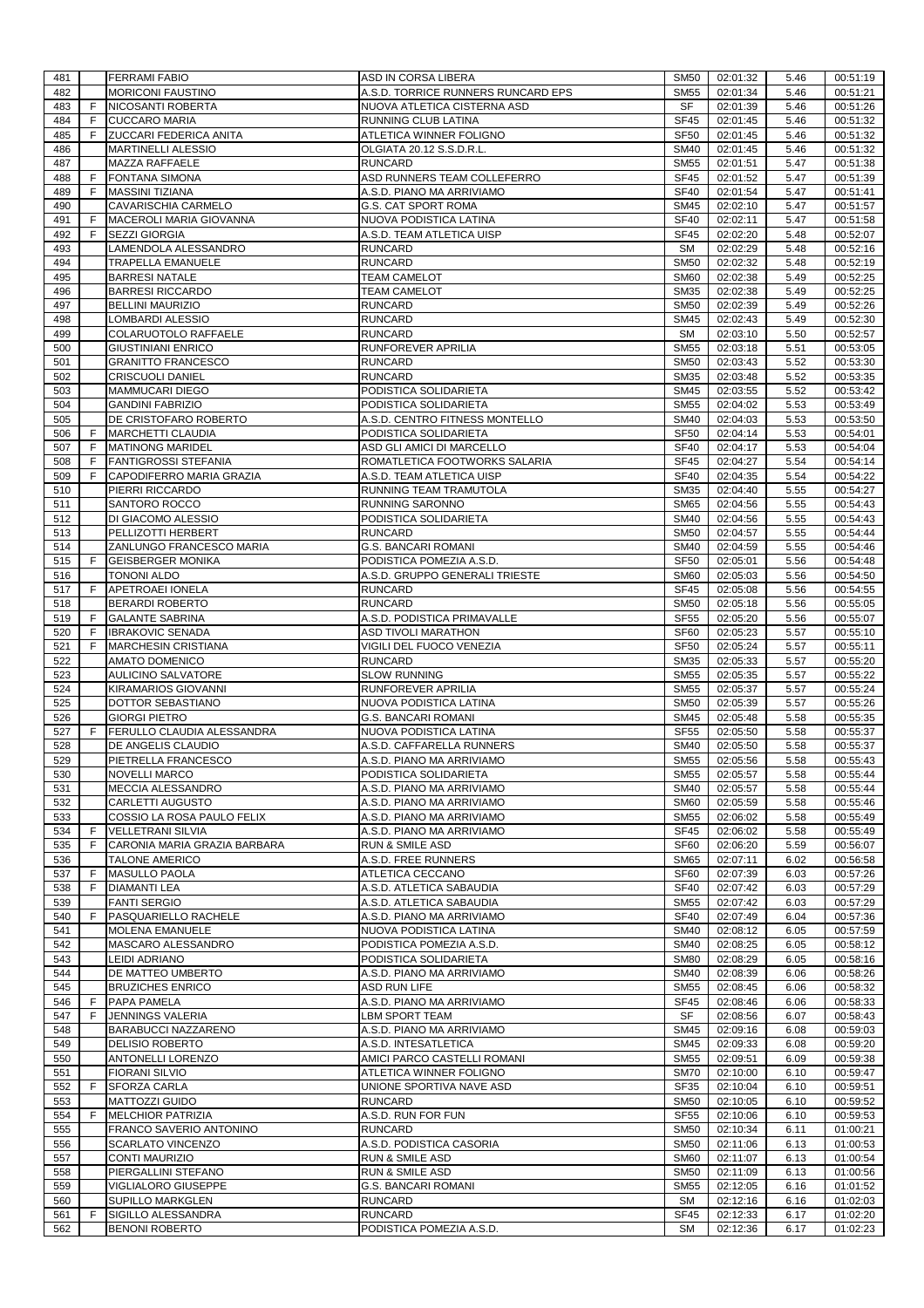| 563        |        | <b>CONSALVI MARCO</b>                             | A.S.D. CENTRO FITNESS MONTELLO                             | <b>SM40</b>                | 02:12:45             | 6.18         | 01:02:32             |
|------------|--------|---------------------------------------------------|------------------------------------------------------------|----------------------------|----------------------|--------------|----------------------|
| 564        |        | <b>VIRGILI DARIO</b>                              | A.S.D. ATLETICA SABAUDIA                                   | <b>SM45</b>                | 02:12:46             | 6.18         | 01:02:33             |
| 565        |        | ZORZO ROBERTO                                     | A.S.D. CENTRO FITNESS MONTELLO                             | <b>SM50</b>                | 02:12:46             | 6.18         | 01:02:33             |
| 566        |        | ZORZO MARCO                                       | A.S.D. CENTRO FITNESS MONTELLO                             | <b>SM</b>                  | 02:12:46             | 6.18         | 01:02:33             |
| 567        |        | <b>GERMANI PIETRO</b>                             | A.S.D. CENTRO FITNESS MONTELLO                             | <b>SM60</b>                | 02:12:48             | 6.18         | 01:02:35             |
| 568        |        | <b>GALIOTO STEFANO</b>                            | <b>RUNCARD</b>                                             | <b>SM40</b>                | 02:12:55             | 6.18         | 01:02:42             |
| 569        |        | SIMONETTI ANTONIO                                 | <b>RUNCARD</b>                                             | <b>SM</b>                  | 02:12:58             | 6.18         | 01:02:45             |
| 570        |        | TRAVAGLINI FRANCESCO                              | A.S.D. PIANO MA ARRIVIAMO                                  | <b>SM45</b>                | 02:13:10             | 6.19         | 01:02:57             |
| 571        | F      | <b>RUGGERI FLORENZA</b>                           | A.S.D. CENTRO FITNESS MONTELLO                             | <b>SF35</b>                | 02:13:19             | 6.19         | 01:03:06             |
| 572        |        | <b>GIULIANO ERCOLE</b>                            | FREE RUNNERS ISERNIA                                       | <b>SM40</b>                | 02:13:22             | 6.19         | 01:03:09             |
| 573        |        | <b>SIBILLA FELICE</b>                             | RUNFOREVER APRILIA                                         | <b>SM50</b>                | 02:13:30             | 6.20         | 01:03:17             |
| 574        |        | <b>OLIVA GENNARO</b>                              | A.S.D. ATLETICA SABAUDIA                                   | <b>SM50</b>                | 02:13:40             | 6.20         | 01:03:27             |
| 575        | F      | MENDOZA MARICEL GONDA                             | A.S.D. ATLETICA SABAUDIA                                   | <b>SF45</b>                | 02:13:40             | 6.20         | 01:03:27             |
| 576        |        | <b>GIORGI PIERGIORGIO</b>                         | A.S.D. INTESATLETICA                                       | <b>SM50</b>                | 02:13:41             | 6.20         | 01:03:28             |
| 577        | F      | <b>CAISSUTTI SELENA</b>                           | <b>RUNCARD</b>                                             | <b>SF40</b>                | 02:14:12             | 6.22         | 01:03:59             |
| 578        | F      | DI POCE MARIA GRAZIA                              | A.S.D. PIANO MA ARRIVIAMO                                  | <b>SF50</b>                | 02:14:21             | 6.22         | 01:04:08             |
| 579        |        | PULCIANI ELIO                                     | NUOVA PODISTICA LATINA                                     | <b>SM40</b>                | 02:14:23             | 6.22         | 01:04:10             |
| 580        |        | LAGANA' GREGORIO                                  | LA MANDRA CALIMERA                                         | <b>SM55</b>                | 02:14:23             | 6.22         | 01:04:10             |
| 581        |        | COSTANTINI MASSIMO GIOVANNI                       | G.POD. DUEMILA RUFFANO                                     | <b>SM55</b>                | 02:14:31             | 6.23         | 01:04:18             |
| 582        |        | NOCCA MAURIZIO                                    | A.S.D. TRA LE RIGHE                                        | <b>SM55</b>                | 02:14:31             | 6.23         | 01:04:18             |
| 583        | F      | <b>MELARDI NOEMI</b>                              | RUNNING CLUB LATINA                                        | <b>SF35</b>                | 02:14:33             | 6.23         | 01:04:20             |
| 584        |        | <b>CANCIELLO ROCCO</b>                            | A.S.D. CENTRO FITNESS MONTELLO                             | SM45                       | 02:14:37             | 6.23         | 01:04:24             |
| 585        | F      | DI PROSPERO ANNA LISA                             | A.S.D. INTESATLETICA                                       | <b>SF45</b>                | 02:14:40             | 6.23         | 01:04:27             |
| 586        |        | <b>NACCA GIOVANNI</b>                             | <b>RUNCARD</b>                                             | <b>SM65</b>                | 02:14:41             | 6.23         | 01:04:28             |
| 587        |        | PINIZZOTTO VITO MAURO                             | ASD NO AL DOPING E DROGA                                   | <b>SM55</b>                | 02:15:13             | 6.25         | 01:05:00             |
| 588        |        | MATTIACCI MASSIMILIANO                            | A.S.D. PIANO MA ARRIVIAMO                                  | <b>SM50</b>                | 02:15:20             | 6.25         | 01:05:07             |
| 589        | F      | SOMIGLI CECILIA                                   | A.S.D. PIANO MA ARRIVIAMO                                  | SF45                       | 02:15:21             | 6.25         | 01:05:08             |
| 590        | F      | COSTAGLIOLA ANNA                                  | ASD RUNNERS ELITE CECCANO                                  | SF                         | 02:15:47             | 6.26         | 01:05:34             |
| 591<br>592 | F      | <b>CORENO PAOLA</b><br>PANTANO ENRICO             | ASD RUNNERS TEAM COLLEFERRO<br>G.A.P. SARONNO              | <b>SF50</b><br><b>SM50</b> | 02:16:54<br>02:16:56 | 6.29<br>6.29 | 01:06:41<br>01:06:43 |
|            |        |                                                   |                                                            |                            |                      |              |                      |
| 593<br>594 | F<br>F | <b>CONFIADO ELLEN</b><br><b>CAVA ROSELIA</b>      | <b>ITALIA MARATHON CLUB</b><br><b>ITALIA MARATHON CLUB</b> | <b>SF45</b><br><b>SF40</b> | 02:17:04<br>02:17:04 | 6.30<br>6.30 | 01:06:51<br>01:06:51 |
| 595        |        | <b>AURELI MAURO</b>                               | <b>G.S. BANCARI ROMANI</b>                                 | <b>SM55</b>                | 02:17:04             | 6.30         | 01:06:51             |
| 596        |        | MARTINO ANTONIO                                   | <b>RUNCARD</b>                                             | <b>SM50</b>                | 02:17:10             | 6.30         | 01:06:57             |
| 597        | F      | <b>PRELLEJERA MARICEL</b>                         | <b>ITALIA MARATHON CLUB</b>                                | <b>SF40</b>                | 02:17:17             | 6.30         | 01:07:04             |
| 598        |        | JAIME TRISTAN PANTOJA                             | <b>ITALIA MARATHON CLUB</b>                                | SM45                       | 02:17:17             | 6.30         | 01:07:04             |
| 599        | F      | <b>BIAGINI FEDERICA</b>                           | A.S.D. PIANO MA ARRIVIAMO                                  | <b>SF50</b>                | 02:17:39             | 6.31         | 01:07:26             |
| 600        |        | PICA SEBASTIANO                                   | <b>RUNCARD</b>                                             | <b>SM65</b>                | 02:17:52             | 6.32         | 01:07:39             |
| 601        |        | <b>CARPANESE DANIELE</b>                          | RUNNING CLUB LATINA                                        | <b>SM40</b>                | 02:18:12             | 6.33         | 01:07:59             |
| 602        |        | <b>GAGLIARDI ALFREDO</b>                          | A.S.D. VEGAN POWER TEAM                                    | <b>SM45</b>                | 02:18:14             | 6.33         | 01:08:01             |
|            |        |                                                   |                                                            |                            |                      |              |                      |
|            |        |                                                   |                                                            |                            |                      |              |                      |
| 603        | F      | <b>VIGLIANTE MARIA MARTINA</b>                    | NUOVA PODISTICA LATINA                                     | <b>SF50</b>                | 02:18:33             | 6.34         | 01:08:20             |
| 604        | F      | <b>CRUDELE ALESSANDRA</b>                         | A.S. AMATORI VILLA PAMPHILI                                | <b>SF45</b>                | 02:18:40             | 6.34         | 01:08:27             |
| 605        | F      | <b>SIST ALBERTO</b><br><b>DI FELICE ANNAMARIA</b> | A.S.D. PODISTICA APRILIA                                   | <b>SM65</b>                | 02:18:42             | 6.34         | 01:08:29             |
| 606<br>607 |        |                                                   | ATL. MONTE MARIO                                           | SF65<br><b>SM50</b>        | 02:18:55             | 6.35<br>6.36 | 01:08:42<br>01:09:00 |
|            |        | CARDARELLO CLAUDIO MARIA<br><b>FAZIO NICOLINO</b> | RUNNING CLUB LATINA<br>A.S.D. INTESATLETICA                |                            | 02:19:13             |              |                      |
| 608<br>609 |        | MARINO VINCENZO                                   | NUOVA PODISTICA LATINA                                     | <b>SM65</b><br><b>SM55</b> | 02:20:11<br>02:20:24 | 6.39<br>6.39 | 01:09:58<br>01:10:11 |
| 610        | F.     | PICCININ ANTONELLA                                | S.S. LAZIO ATLETICA LEGGERA                                | SF35                       | 02:20:25             | 6.39         | 01:10:12             |
| 611        |        | <b>ESPOSITO SANDRO</b>                            | <b>RUNCARD</b>                                             | <b>SM50</b>                | 02:20:44             | 6.40         | 01:10:31             |
| 612        |        | <b>SCARDELLATO FABIO</b>                          | A.S.D. ATLETICA SABAUDIA                                   | SM                         | 02:20:46             | 6.40         | 01:10:33             |
| 613        |        | <b>IACOVACCI MARIO</b>                            | A.S.D. VILLA DE SANCTIS                                    | <b>SM60</b>                | 02:21:00             | 6.41         | 01:10:47             |
| 614        | F.     | <b>MARCHIOTTO IVANA</b>                           | NUOVA PODISTICA LATINA                                     | SF60                       | 02:21:31             | 6.42         | 01:11:18             |
| 615        |        | DI DOMENICO GABRIELE                              | <b>ASD RUN LIFE</b>                                        | <b>SM55</b>                | 02:21:34             | 6.43         | 01:11:21             |
| 616        | F      | <b>CAPARRUCCI GIORGIA</b>                         | A.S.D. PIANO MA ARRIVIAMO                                  | SF                         | 02:21:47             | 6.43         | 01:11:34             |
| 617        | F      | <b>IANNUCCI PINA</b>                              | ATL. COLLEFERRO SEGNI                                      | SF45                       | 02:22:00             | 6.44         | 01:11:47             |
| 618        |        | <b>TAFURI ANTONIO</b>                             | A.S.D. TEAM ATLETICA UISP                                  | <b>SM55</b>                | 02:22:17             | 6.45         | 01:12:04             |
| 619        |        | PIROLOZZI EMILIANO                                | A.S.D. TEAM ATLETICA UISP                                  | SM35                       | 02:22:32             | 6.45         | 01:12:19             |
| 620        | F      | <b>BUGAY ERMIE VERGARA</b>                        | <b>ITALIA MARATHON CLUB</b>                                | <b>SF45</b>                | 02:23:17             | 6.47         | 01:13:04             |
| 621        |        | PAPAGNO CLAUDIO                                   | A.S.D. PIANO MA ARRIVIAMO                                  | <b>SM40</b>                | 02:24:41             | 6.51         | 01:14:28             |
| 622        |        | PALMIERI MARCO                                    | <b>G.S. BANCARI ROMANI</b>                                 | <b>SM60</b>                | 02:24:49             | 6.52         | 01:14:36             |
| 623        |        | DE LUCA GIUSEPPE                                  | ASD RUNNERS ELITE CECCANO                                  | <b>SM45</b>                | 02:25:25             | 6.54         | 01:15:12             |
| 624        | -F     | <b>LION CRISTINA</b>                              | A.S.D. PIANO MA ARRIVIAMO                                  | <b>SF50</b>                | 02:25:29             | 6.54         | 01:15:16             |
| 625        | F      | <b>VESPASIANI CLAUDIA</b>                         | <b>RUN &amp; SMILE ASD</b>                                 | SF45                       | 02:26:29             | 6.57         | 01:16:16             |
| 626        |        | PROIETTI ANDREA                                   | <b>RUN &amp; SMILE ASD</b>                                 | <b>SM45</b>                | 02:26:29             | 6.57         | 01:16:16             |
| 627        |        | <b>SCHIAPPONI STEFANO</b>                         | <b>RUN &amp; SMILE ASD</b>                                 | <b>SM50</b>                | 02:26:29             | 6.57         | 01:16:16             |
| 628        | F      | PERITO MARIANGELA                                 | APROCIS RUNNERS TEAM                                       | <b>SF50</b>                | 02:28:34             | 7.03         | 01:18:21             |
| 629        | F      | <b>MARCHETTI FRANCESCA</b>                        | A.S.D. PIANO MA ARRIVIAMO                                  | <b>SF50</b>                | 02:28:38             | 7.03         | 01:18:25             |
| 630        | F      | LOMBARDI LUISA                                    | A.S.D. PIANO MA ARRIVIAMO                                  | <b>SF40</b>                | 02:28:39             | 7.03         | 01:18:26             |
| 631        | F      | <b>GIORDANI SIMONA</b>                            | RUNFOREVER APRILIA                                         | SF45                       | 02:28:40             | 7.03         | 01:18:27             |
| 632        | F      | CELIA MAGNO MARIA                                 | <b>RUNCARD</b>                                             | <b>SF50</b>                | 02:28:42             | 7.03         | 01:18:29             |
| 633        |        | ALFIERI ONOFRIO SANTINO                           | A.S.D. CENTRO FITNESS MONTELLO                             | <b>SM45</b>                | 02:28:59             | 7.04         | 01:18:46             |
| 634        |        | <b>CUGURU FEDERICO</b>                            | A.S.D. PIANO MA ARRIVIAMO                                  | <b>SM60</b>                | 02:29:21             | 7.05         | 01:19:08             |
| 635        | F      | <b>MION MARINA</b>                                | MARTELLAGO RUNNING TEAM                                    | SF60                       | 02:29:22             | 7.05         | 01:19:09             |
| 636<br>637 | F      | RONDINARA MASSIMO<br><b>GIORGI AURORA</b>         | PODISTICA OSTIA<br>A.S.D. PIANO MA ARRIVIAMO               | <b>SM60</b><br><b>SF60</b> | 02:30:09<br>02:30:24 | 7.07<br>7.08 | 01:19:56<br>01:20:11 |
| 638        |        |                                                   |                                                            |                            |                      | 7.08         |                      |
| 639        | F      | <b>GALASSI MAURO</b><br>PICI VALENTINA            | A.S.D. PIANO MA ARRIVIAMO<br>A.S.D. PIANO MA ARRIVIAMO     | <b>SM40</b><br><b>SF40</b> | 02:30:24<br>02:30:25 | 7.08         | 01:20:11<br>01:20:12 |
| 640        | F      | <b>BOVE VALENTINA</b>                             | S.S. LAZIO ATLETICA LEGGERA                                | SF45                       | 02:30:25             | 7.08         | 01:20:12             |
| 641        | F      | <b>MAZZIERI SARA</b>                              | A.S.D. PIANO MA ARRIVIAMO                                  | <b>SF40</b>                | 02:30:53             | 7.09         | 01:20:40             |
| 642        | F      | <b>DI CESARE SILVIA</b>                           | A.S.D. PIANO MA ARRIVIAMO                                  | <b>SF40</b>                | 02:30:54             | 7.09         | 01:20:41             |
| 643        | F      | <b>QUATTROCCHI FEDERICA</b>                       | <b>G.S. BANCARI ROMANI</b>                                 | SF35                       | 02:33:29             | 7.17         | 01:23:16             |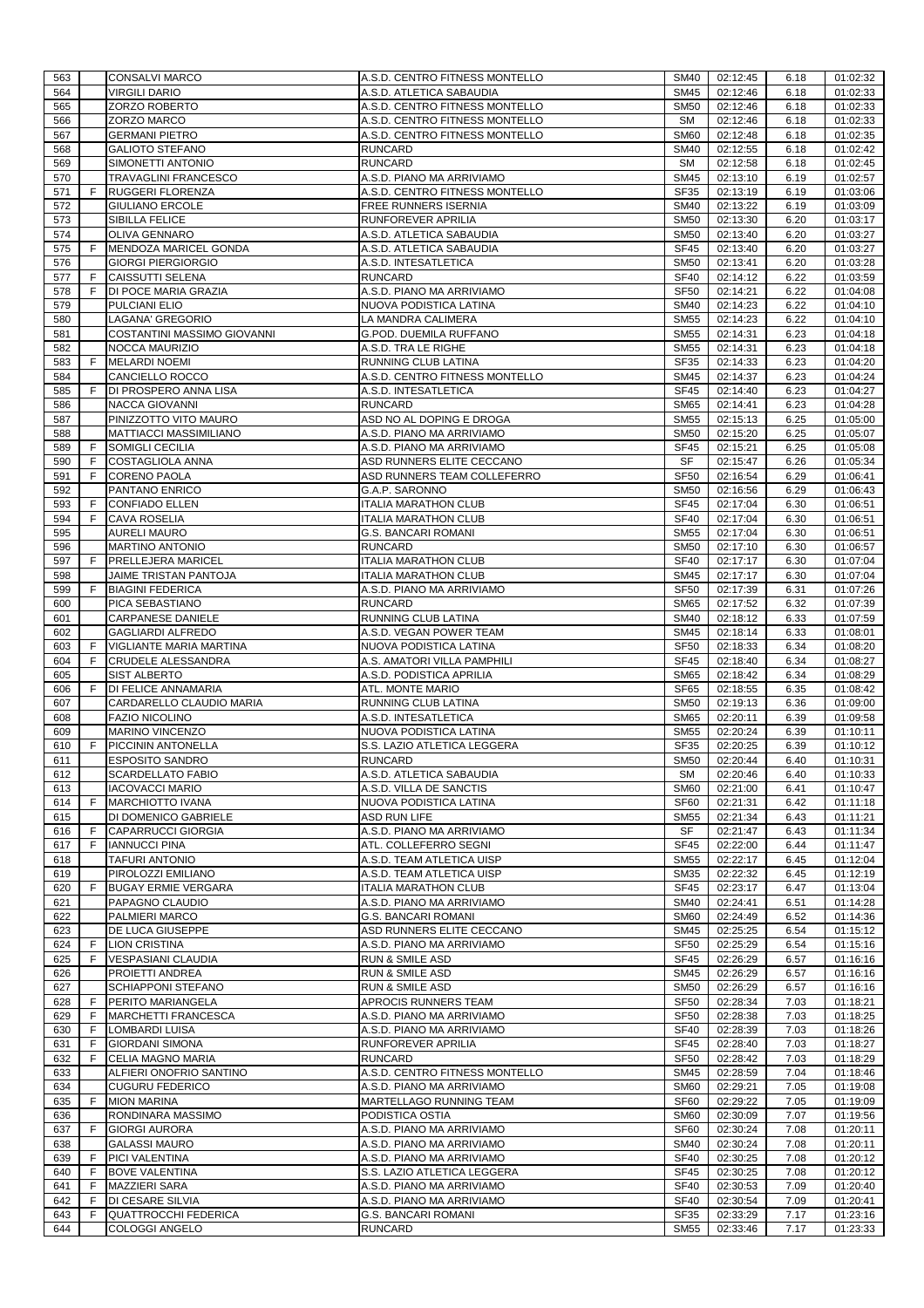| 645 | F | <b>GRANDI MARIE-EVE</b>   | <b>G.S. BANCARI ROMANI</b>     | <b>SF40</b>      | 02:34:06 | 7.18 | 01:23:53 |
|-----|---|---------------------------|--------------------------------|------------------|----------|------|----------|
| 646 |   | <b>DI GREGORIO ENRICO</b> | INUOVA PODISTICA LATINA        | SM <sub>60</sub> | 02:34:09 | 7.18 | 01:23:56 |
| 647 | F | <b>PALOMBO SIMONETTA</b>  | INUOVA PODISTICA LATINA        | <b>SF55</b>      | 02:34:10 | 7.18 | 01:23:57 |
| 648 |   | <b>SPERDUTI WILLIAM</b>   | TRENTINO RUNNING TEAM          | <b>SM65</b>      | 02:34:18 | 7.19 | 01:24:05 |
| 649 |   | <b>PEROTTO LUCIANO</b>    | NUOVA PODISTICA LATINA         | <b>SM65</b>      | 02:35:04 | 7.21 | 01:24:51 |
| 650 | F | <b>CLEMENTE SUSANNA</b>   | <b>RUNCARD</b>                 | <b>SF</b>        | 02:35:51 | 7.23 | 01:25:38 |
| 651 | E | <b>MARINELLI PAOLA</b>    | A.S.D. PIANO MA ARRIVIAMO      | <b>SF50</b>      | 02:35:58 | 7.24 | 01:25:45 |
| 652 |   | <b>VALENTI CRISTINA</b>   | <b>PODISTICA SOLIDARIETA</b>   | <b>SF50</b>      | 02:37:32 | 7.28 | 01:27:19 |
| 653 |   | <b>ROMEO GIANFRANCO</b>   | <b>PODISTICA SOLIDARIETA</b>   | <b>SM50</b>      | 02:37:32 | 7.28 | 01:27:19 |
| 654 |   | <b>SARRA PIO</b>          | INUOVA PODISTICA LATINA        | <b>SM75</b>      | 02:41:28 | 7.39 | 01:31:15 |
| 655 | F | <b>ANTONUCCI BARBARA</b>  | <b>RUNFOREVER APRILIA</b>      | <b>SF50</b>      | 02:42:03 | 7.41 | 01:31:50 |
| 656 |   | BARBACINI COSTANZA        | A.S.D. PIANO MA ARRIVIAMO      | <b>SF50</b>      | 02:45:50 | 7.52 | 01:35:37 |
| 657 |   | ALI' GIUSEPPE             | A.S.D. GRUPPO GENERALI TRIESTE | <b>SM70</b>      | 02:46:42 | 7.54 | 01:36:29 |
| 658 | E | <b>PALUMBO MARIA</b>      | <b>CUS CASSINO</b>             | <b>SF50</b>      | 02:47:11 | 7.55 | 01:36:58 |
| 659 |   | <b>MANZOLI ROBERTA</b>    | A.S.D. TEAM ATLETICA UISP      | <b>SF55</b>      | 02:47:46 | 7.57 | 01:37:33 |
| 660 |   | <b>ONORATI ALDO</b>       | A.S.D. TEAM ATLETICA UISP      | SM60             | 02:47:46 | 7.57 | 01:37:33 |
|     |   |                           |                                |                  |          |      |          |

# CLASSIFICA ASSOLUTA

# XXª EDIZIONE "MEZZA MARATONA DI LATINA"

#### **LATINA - 15/05/2022**

**GARA PODISTICA SU STRADA DI KM. 7**

#### **DAL SITO AZPODISMO - IL SITO DI ANDREA ZACCARI - [WWW.AZPODISMO.IT](http://www.azpodismo.it)**

| POS.                    | M/F | <b>COGNOME E NOME</b>      | <b>SOCIETA'</b>                  | CAT.    | <b>TEMPO</b> | <b>MEDIA/KM DISTACCO</b> |          |
|-------------------------|-----|----------------------------|----------------------------------|---------|--------------|--------------------------|----------|
|                         |     |                            |                                  |         |              |                          |          |
| $\mathbf{1}$            |     | PELIZZA MATTEO             | POL. UNIVERSITA FORO ITALICO     | M_A20   | 00:24:39     | 3.31                     |          |
| $\overline{2}$          |     | CARRAROLI GABRIELE         | A.S.D. CENTRO FITNESS MONTELLO   | M A20   | 00:24:39     | 3.31                     |          |
| 3                       |     | SPADARO FABRIZIO           | ASD ATLETICA LA SBARRA           | M C30   | 00:25:05     | 3.35                     | 00:00:26 |
| $\overline{\mathbf{4}}$ |     | DE MARCHIS TOMMASO         | ASD ATLETICA LA SBARRA           | M_A20   | 00:25:47     | 3.41                     | 00:01:08 |
| 5                       |     | <b>SCIULLO MAURO</b>       | A.S.D. INTESATLETICA             | M H55   | 00:26:48     | 3.50                     | 00:02:09 |
| 6                       |     | PITOCCO MIRCO              | S.S. LAZIO ATLETICA LEGGERA      | M E40   | 00:27:00     | 3.51                     | 00:02:21 |
| $\overline{7}$          |     | ANTETOMASO NICOLA          | ASD RUNNING CLUB LATINA          | M G50   | 00:27:08     | 3.53                     | 00:02:29 |
| 8                       |     | CAPUTO CARLO               | A.S.D. PODISTICA APRILIA         | M_E40   | 00:27:16     | 3.54                     | 00:02:37 |
| 9                       |     | D'AVERSA MATTEO            | ATL. COLLEFERRO SEGNI            | M D35   | 00:27:33     | 3.56                     | 00:02:54 |
| 10                      |     | DE ANGELIS DANIELE         | ASD RUNNING CLUB LATINA          | M E40   | 00:27:40     | 3.57                     | 00:03:01 |
| 11                      |     | <b>MINOTTI ROBERTO</b>     | ATL. COLLEFERRO SEGNI            | M_G50   | 00:27:56     | 3.59                     | 00:03:17 |
| 12                      |     | <b>BASILE ALESSANDRO</b>   | ASD RUNNERS TEAM COLLEFERRO      | M_F45   | 00:28:03     | 4.00                     | 00:03:24 |
| 13                      | F.  | COCCO CARLA                | ATL. COLLEFERRO SEGNI            | W D35   | 00:28:17     | 4.02                     | 00:03:38 |
| 14                      |     | <b>MARGIOTTA CHRISTIAN</b> | <b>RUNFOREVER APRILIA</b>        | M E40   | 00:28:19     | 4.03                     | 00:03:40 |
| 15                      |     | <b>FURIO GAETANO</b>       | NUOVA ATLETICA CISTERNA          | M_F45   | 00:28:26     | 4.04                     | 00:03:47 |
| 16                      |     | ANSELMI ALESSANDRO         | ASD RUNNING CLUB LATINA          | M G50   | 00:28:43     | 4.06                     | 00:04:04 |
| 17                      |     | <b>BARRALE GIORGIO</b>     | ATLETICA CECCANO                 | M_C30   | 00:29:03     | 4.09                     | 00:04:24 |
| 18                      |     | <b>TRAMET MIRKO</b>        | ASD RUNNING CLUB LATINA          | M F45   | 00:29:13     | 4.10                     | 00:04:34 |
| 19                      |     | DI IORIO VINCENZO          | <b>GRUPPO SPORTIVO VIRTUS</b>    | M H55   | 00:29:16     | 4.11                     | 00:04:37 |
| 20                      |     | CACCIOTTI ALBERTO          | UISP COMITATO TERR.LE LATINA     | M A20   | 00:29:20     | 4.11                     | 00:04:41 |
| 21                      |     | MOLINARI GIUSEPPE          | A.S.D. ATLETICA SETINA           | M A20   | 00:29:23     | 4.12                     | 00:04:44 |
| 22                      |     | YOSRY MOHAMED ALY NABIL    | ASD RUNNING CLUB LATINA          | M E40   | 00:29:26     | 4.12                     | 00:04:47 |
| 23                      |     | <b>TASSIELLO GIUSEPPE</b>  | ATL. ANZIO                       | M G50   | 00:29:34     | 4.13                     | 00:04:55 |
| 24                      |     | <b>MOLINARI SALVATORE</b>  | A.S.D. ATLETICA SETINA           | M_H55   | 00:29:44     | 4.15                     | 00:05:05 |
| 25                      |     | <b>MONTIN MIRKO</b>        | ASD RUNNING CLUB LATINA          | M E40   | 00:29:47     | 4.15                     | 00:05:08 |
| 26                      |     | PORCELLI ALESSIO ARMANDO   | A.S.D. CENTRO FITNESS MONTELLO   | M C30   | 00:30:25     | 4.21                     | 00:05:46 |
| 27                      |     | <b>LATINI DAVIDE</b>       | A.S.D. ATLETICA LATINA           | M D35   | 00:30:27     | 4.21                     | 00:05:48 |
| 28                      |     | LA ROSA MARIO              | ASD ITALIA SPORT RUNNING         | M F45   | 00:30:31     | 4.22                     | 00:05:52 |
| 29                      |     | CATALANI SANDRO            | NUOVA PODISTICA LATINA           | M F45   | 00:30:35     | 4.22                     | 00:05:56 |
| 30                      |     | <b>LAVA PIERCARLO</b>      | NUOVA ATLETICA CISTERNA          | M A20   | 00:30:37     | 4.22                     | 00:05:58 |
| 31                      |     | <b>VELOCCIA EMILIANO</b>   | A.S.D. PODISTICA APRILIA         | M E40   | 00:30:46     | 4.24                     | 00:06:07 |
| 32                      |     | <b>CIUFO GUGLIELMO</b>     | NUOVA ATLETICA CISTERNA          | M_H55   | 00:30:50     | 4.24                     | 00:06:11 |
| 33                      |     | RUSSO ALESSANDRO           | ASD RUNNERS FOR EMERGENCY        | M D35   | 00:31:12     | 4.27                     | 00:06:33 |
| 34                      | F   | <b>COLATOSTI CHIARA</b>    | POL. ATLETICA CEPRANO            | $W_C30$ | 00:31:18     | 4.28                     | 00:06:39 |
| 35                      |     | <b>CARRAROLI MASSIMO</b>   | A.S.D. CENTRO FITNESS MONTELLO   | M H55   | 00:31:18     | 4.28                     | 00:06:39 |
| 36                      |     | <b>FAGGION ALBERTO</b>     | ASD RUNNING CLUB LATINA          | M E40   | 00:31:26     | 4.29                     | 00:06:47 |
| 37                      |     | PREGNOLATO MARCO           | ASD RUNNING CLUB LATINA          | M F45   | 00:31:26     | 4.29                     | 00:06:47 |
| 38                      | E   | COZZOLINO ANNA             | A.S.D. INTESATLETICA             | W D35   | 00:31:31     | 4.30                     | 00:06:52 |
| 39                      |     | <b>ROSSI FABIO</b>         | ASD ATLETICA BORG.RIUN.SERMONETA | M G50   | 00:31:37     | 4.31                     | 00:06:58 |
| 40                      |     | POSADO CLAUDIO             | <b>RUNCARD</b>                   | M F45   | 00:31:46     | 4.32                     | 00:07:07 |
| 41                      |     | BATTAGLIA EMANUELE         | RUNFOREVER APRILIA               | M D35   | 00:32:08     | 4.35                     | 00:07:29 |
| 42                      | F   | <b>GABRIELLI PAMELA</b>    | RUNFOREVER APRILIA               | W D35   | 00:32:10     | 4.36                     | 00:07:31 |
| 43                      |     | RADICIOLI MAURO            | A.S.D. ATLETICA SETINA           | M F45   | 00:32:17     | 4.37                     | 00:07:38 |
| 44                      |     | <b>SERAFINELLI FABIO</b>   | <b>RUNCARD</b>                   | M F45   | 00:32:17     | 4.37                     | 00:07:38 |
| 45                      | F.  | <b>LAURENZA LUCREZIA</b>   | A.S.D. CENTRO FITNESS MONTELLO   | W_A20   | 00:32:52     | 4.42                     | 00:08:13 |
| 46                      |     | <b>DEMIN RICCARDO</b>      | NUOVA ATLETICA CISTERNA ASD      | M F45   | 00:32:54     | 4.42                     | 00:08:15 |
| 47                      |     | <b>TESEI ALESSANDRO</b>    | NUOVA ATLETICA CISTERNA          | M_F45   | 00:32:56     | 4.42                     | 00:08:17 |
| 48                      |     | <b>SCIOTTI ANDREA</b>      | NUOVA ATLETICA CISTERNA          | M A20   | 00:33:05     | 4.44                     | 00:08:26 |
| 49                      | F   | <b>GAVILLUCCI STEFANIA</b> | ASD ATLETICA BORG.RIUN.SERMONETA | W G50   | 00:33:10     | 4.44                     | 00:08:31 |
| 50                      |     | <b>BRACCINI GIANLUCA</b>   | <b>RUNCARD</b>                   | M G50   | 00:33:16     | 4.45                     | 00:08:37 |
| 51                      |     | <b>AGUDIO TOMMASO</b>      | <b>RUNCARD</b>                   | M A20   | 00:33:29     | 4.47                     | 00:08:50 |
| 52                      |     | <b>FABIETTI LUCA</b>       | A.S.D. INTESATLETICA             | M_I60   | 00:33:38     | 4.48                     | 00:08:59 |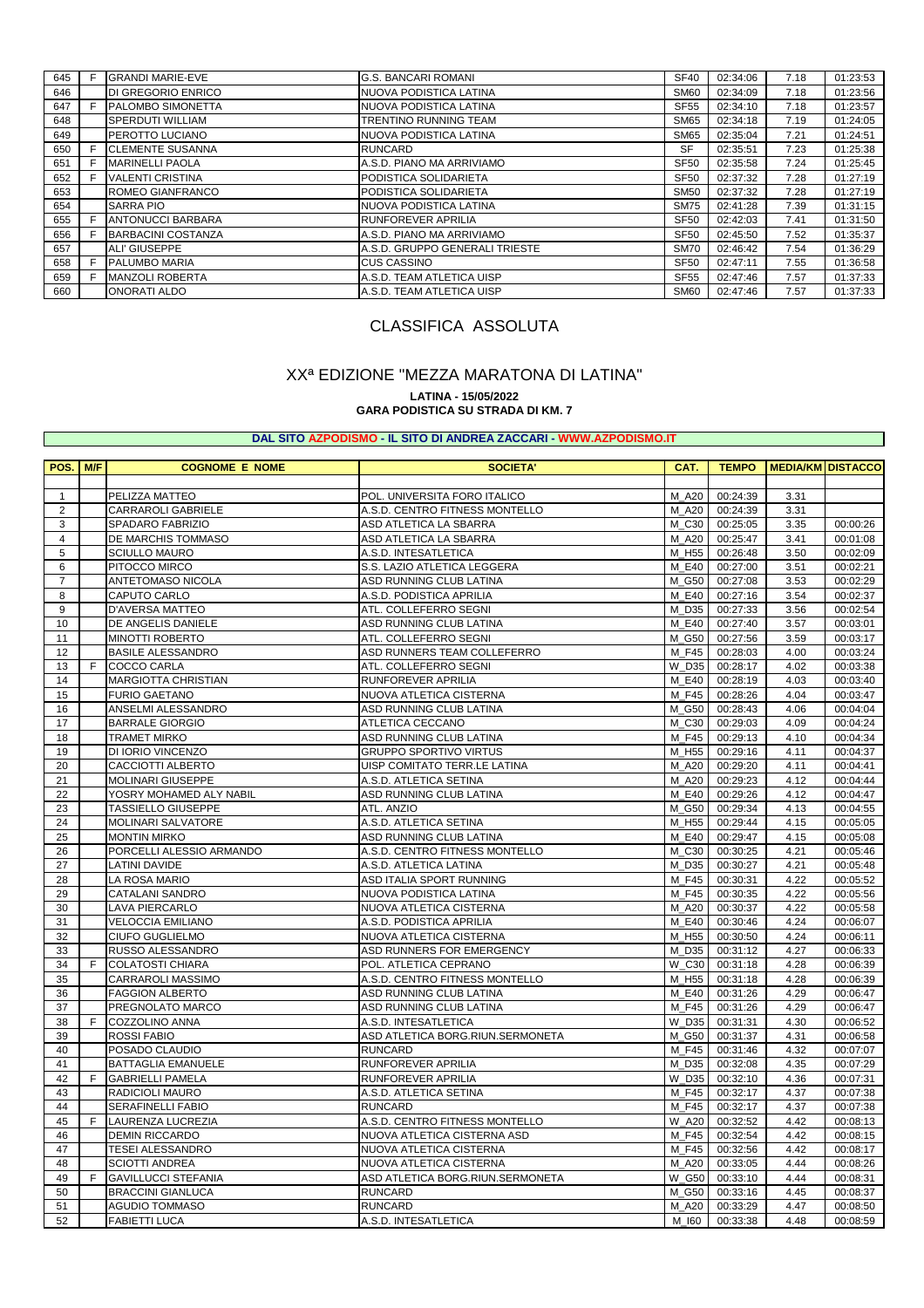| 53         | F.     | <b>OSTINI FLAVIA</b>                              | <b>GRUPPO MILLEPIEDI</b>                                  | $W_E40$                        | 00:33:40             | 4.49         | 00:09:01             |
|------------|--------|---------------------------------------------------|-----------------------------------------------------------|--------------------------------|----------------------|--------------|----------------------|
| 54         |        | VALERI DOMENICO                                   | A.S.D. FREE RUNNERS                                       | M L65                          | 00:33:57             | 4.51         | 00:09:18             |
| 55<br>56   |        | PAZIENZA ANDREA<br>PORCELLI DAVIDE                | ASD RUNNING CLUB LATINA<br>A.S.D. ATLETICA SETINA         | M F45<br>M D35                 | 00:34:09<br>00:34:25 | 4.53<br>4.55 | 00:09:30<br>00:09:46 |
| 57         |        | <b>IACOVELLI FRANCESCO</b>                        | A.S.D. AMATORI ATLETICA POMEZIA                           | M_I60                          | 00:34:28             | 4.55         | 00:09:49             |
| 58         |        | <b>BRAGA MARCO</b>                                | PFIZER ITALIA RUNNING TEAM                                | M F45                          | 00:34:43             | 4.58         | 00:10:04             |
| 59         |        | ATTISANI LUCA                                     | A.S.D. PIANO MA ARRIVIAMO                                 | M F45                          | 00:34:46             | 4.58         | 00:10:07             |
| 60         |        | <b>GIORGI DARIO</b>                               | AMATORI TOP RUNNERS CASTELLI ROMANI                       | M F45                          | 00:34:58             | 5.00         | 00:10:19             |
| 61         |        | <b>BOGGIA ANTONIO</b>                             | <b>RUNCARD</b>                                            | M D35                          | 00:35:12             | 5.02         | 00:10:33             |
| 62         | F      | <b>CARNIELLI VALERIA</b>                          | ASD ITALIA SPORT RUNNING                                  | $\overline{W}$ <sub>-D35</sub> | 00:35:13             | 5.02         | 00:10:34             |
| 63         |        | ADAMO MASSIMO                                     | A.S.D. CENTRO FITNESS MONTELLO                            | M_I60                          | 00:35:21             | 5.03         | 00:10:42             |
| 64         | F      | <b>GASPERINI EMANUELA</b>                         | AMATORI TOP RUNNERS CASTELLI ROMANI                       | W F45                          | 00:35:23             | 5.03         | 00:10:44             |
| 65         |        | PANFILIO PIETRO                                   | A.S.D. ATLETICA SETINA                                    | M_G50                          | 00:35:26             | 5.04         | 00:10:47             |
| 66<br>67   | F      | MOSCATO FILOMENA<br>PERRET ANDREA                 | STILE LIBERO - SOCIETA COOPERATIVA<br>G.S. BANCARI ROMANI | W H55<br>M_D35                 | 00:35:33<br>00:35:40 | 5.05<br>5.06 | 00:10:54<br>00:11:01 |
| 68         | F      | <b>MARRANDINO KATIA</b>                           | A.S.D. INTESATLETICA                                      | <b>W E40</b>                   | 00:36:08             | 5.10         | 00:11:29             |
| 69         |        | D'ARPINO DEVIS                                    | ASD RUNNING CLUB LATINA                                   | M E40                          | 00:36:21             | 5.12         | 00:11:42             |
| 70         |        | CAMMISOLA LORENZO                                 | ASD OLIMPIA LAZIO                                         | <b>M_A20</b>                   | 00:36:39             | 5.14         | 00:12:00             |
| 71         |        | RADICIOLI ROBERTO                                 | A.S.D. TEAM ATLETICA UISP                                 | M_I60                          | 00:36:56             | 5.17         | 00:12:17             |
| 72         |        | RICCARDI LUCA                                     | <b>RUNCARD</b>                                            | M_G50                          | 00:37:08             | 5.18         | 00:12:29             |
| 73         |        | CAPPIO GIANLUCA                                   | ASD INGEGNERI LATINA                                      | M F45                          | 00:37:10             | 5.19         | 00:12:31             |
| 74         |        | SASSO MASSIMO                                     | A.S.D. CENTRO FITNESS MONTELLO                            | M_G50                          | 00:37:12             | 5.19         | 00:12:33             |
| 75         |        | DE MARTINO GIACOMO                                | ASD RUNNING CLUB LATINA                                   | M E40                          | 00:37:23             | 5.20         | 00:12:44             |
| 76         | F      | <b>BERNARDI PAOLA</b>                             | ASD ITALIA SPORT RUNNING                                  | W G50                          | 00:37:24             | 5.21         | 00:12:45             |
| 77         |        | ROSAPANE FABIO                                    | NUOVA PODISTICA LATINA                                    | M E40                          | 00:37:24             | 5.21         | 00:12:45             |
| 78         |        | <b>BUSANELLO GIUSEPPE</b>                         | ASD RUNNING CLUB LATINA                                   | M F45                          | 00:37:26             | 5.21         | 00:12:47<br>00:12:48 |
| 79<br>80   | F<br>F | <b>GIORGILLI VERONICA</b><br><b>ROSSI SONIA</b>   | <b>RUNCARD</b><br>ASD ATLETICA BORG.RIUN.SERMONETA        | W D35<br>W_G50                 | 00:37:27<br>00:37:28 | 5.21<br>5.21 | 00:12:49             |
| 81         |        | MICALONI GILBERTO                                 | ASD ITALIA SPORT RUNNING                                  | M G50                          | 00:37:30             | 5.21         | 00:12:51             |
| 82         |        | SORRENTINO VINCENZO                               | A.S.D. CENTRO FITNESS MONTELLO                            | M_H55                          | 00:37:31             | 5.22         | 00:12:52             |
| 83         | F      | <b>THARTORI ERIONA</b>                            | ASD COMITATO PROVINCIALE UISP ASCOLI PICENO               | W C30                          | 00:37:34             | 5.22         | 00:12:55             |
| 84         |        | RECCANELLO DAVIDE                                 | UISP COMITATO TERR.LE LATINA                              | M_E40                          | 00:37:34             | 5.22         | 00:12:55             |
| 85         |        | FERRONATO MAURO                                   | A.S.D. CENTRO FITNESS MONTELLO                            | M_G50                          | 00:37:36             | 5.22         | 00:12:57             |
| 86         |        | <b>COLATO MARIO</b>                               | A.S.D. CENTRO FITNESS MONTELLO                            | M_G50                          | 00:37:37             | 5.22         | 00:12:58             |
| 87         |        | <b>BRESSAN FABRIZIO</b>                           | A.S.D. ATLETICA SABAUDIA                                  | M_E40                          | 00:37:49             | 5.24         | 00:13:10             |
| 88         |        | MINERVINI SAVERIO                                 | A.S.D. ATLETICA SABAUDIA                                  | M_H55                          | 00:38:03             | 5.26         | 00:13:24             |
| 89         |        | CATENA GOFFREDO                                   | <b>RUNCARD</b>                                            | M M70                          | 00:38:08             | 5.27         | 00:13:29             |
| 90         |        | COCURULLO SALVATORE                               | A.S.D. CENTRO FITNESS MONTELLO                            | M F45                          | 00:38:11             | 5.27         | 00:13:32             |
| 91         |        | TROBIANI GRAZIANO                                 | A.S.D. PODISTICA APRILIA                                  | M_L65                          | 00:38:14             | 5.28         | 00:13:35             |
| 92<br>93   | F      | PAONE GIANNI<br>ALBERTON DANIELA                  | PODISTICA SOLIDARIETA<br>ASD ATLETICA BORG.RIUN.SERMONETA | M_M70<br><b>W E40</b>          | 00:38:28<br>00:38:34 | 5.30<br>5.31 | 00:13:49<br>00:13:55 |
| 94         | F      | MANZINI ROBERTA                                   | PODISTICA POMEZIA A.S.D.                                  | W_H55                          | 00:38:38             | 5.31         | 00:13:59             |
| 95         | F      | RUOCCO SONIA                                      | A.S.D. FONDI RUNNERS 2010                                 | W C30                          | 00:39:13             | 5.36         | 00:14:34             |
| 96         | F      | <b>GIULIANI ELENA</b>                             | ASD ATLETICA BORG.RIUN.SERMONETA                          | W C30                          | 00:39:18             | 5.37         | 00:14:39             |
| 97         | F      | SABATINI GIORGIA                                  | RUN & SMILE ASD                                           | <b>W_E40</b>                   | 00:39:19             | 5.37         | 00:14:40             |
| 98         | F      | CAMPAGNA LORELLA                                  | ATL. COLLEFERRO SEGNI                                     | W H55                          | 00:39:23             | 5.38         | 00:14:44             |
| 99         |        | <b>GIRETTI MARIO</b>                              | ATL. COLLEFERRO SEGNI                                     | M G50                          | 00:39:26             | 5.38         | 00:14:47             |
| 100        |        | <b>MENICHELLI LUCA</b>                            | A.S.D. CENTRO FITNESS MONTELLO                            | M A20                          | 00:39:30             | 5.39         | 00:14:51             |
| 101        | F      | MUSSARDO BARBARA                                  | NUOVA PODISTICA LATINA                                    | <b>W F45</b>                   | 00:39:36             | 5.39         | 00:14:57             |
| 102        | F      | PASSARETTI LOREDANA                               | A.S.D. CENTRO FITNESS MONTELLO                            | $W_F45$                        | 00:39:36             | 5.39         | 00:14:57             |
| 103<br>104 | F      | FORMICONI MARIA PAOLA<br><b>GIULIANI EMANUELE</b> | GIOVANNI SCAVO 2000 ATL.<br>RUN & SMILE ASD               | W 160<br>M E40                 | 00:39:45<br>00:39:47 | 5.41<br>5.41 | 00:15:06<br>00:15:08 |
| 105        |        | COCCI MAURIZIO                                    | A.S.D. CENTRO FITNESS MONTELLO                            | M_G50                          | 00:39:47             | 5.41         | 00:15:08             |
| 106        |        | RECCANELLO CESARE                                 | A.S.D. CENTRO FITNESS MONTELLO                            | M_G50                          | 00:39:48             | 5.41         | 00:15:09             |
| 107        |        | MORETTO STEFANO                                   | A.S.D. CENTRO FITNESS MONTELLO                            | M_G50                          | 00:39:48             | 5.41         | 00:15:09             |
| 108        |        | LEOMAZZI SERGIO                                   | A.S.D. CENTRO FITNESS MONTELLO                            | M_I60                          | 00:39:48             | 5.41         | 00:15:09             |
| 109        |        | FILIPPI ANDREA                                    | ASD ATLETICA BORG.RIUN.SERMONETA                          | <b>M_A20</b>                   | 00:39:49             | 5.41         | 00:15:10             |
| 110        |        | CALO' FULVIO                                      | A.S.D. ATLETICA SABAUDIA                                  | M_G50                          | 00:39:56             | 5.42         | 00:15:17             |
| 111        | F      | <b>MONTINARO MARTA</b>                            | LA MANDRA CALIMERA                                        | <b>W_E40</b>                   | 00:40:07             | 5.44         | 00:15:28             |
| 112        |        | RAZZINO GENNARO                                   | ASD RUNNING CLUB LATINA                                   | M_E40                          | 00:40:16             | 5.45         | 00:15:37             |
| 113<br>114 | F      | VASTOLA ALDO<br>RECINE ALESSANDRA                 | ASD ATLETICA BORG.RIUN.SERMONETA<br>POLI GOLFO            | M G50<br>W D35                 | 00:40:33<br>00:40:34 | 5.48<br>5.48 | 00:15:54             |
| 115        |        | <b>VELOCCIA VINCENZO</b>                          | A.S.D. PODISTICA APRILIA                                  | <b>M_M70</b>                   | 00:40:43             | 5.49         | 00:15:55<br>00:16:04 |
| 116        |        | <b>MANGION FABIO</b>                              | A.S.D. CENTRO FITNESS MONTELLO                            | M_G50                          | 00:40:45             | 5.49         | 00:16:06             |
| 117        | F      | <b>TOPATIGH NATASCIA</b>                          | A.S.D. CENTRO FITNESS MONTELLO                            | <b>W F45</b>                   | 00:40:45             | 5.49         | 00:16:06             |
| 118        |        | ZANELLA ALEX                                      | A.S.D. ATLETICA SABAUDIA                                  | M E40                          | 00:40:51             | 5.50         | 00:16:12             |
| 119        | F      | <b>FRAU WANDA</b>                                 | LBM SPORT TEAM                                            | W_D35                          | 00:40:59             | 5.51         | 00:16:20             |
| 120        |        | RAIMONDI ALESSANDRO                               | A.S.D. AMSES                                              | $M_F45$                        | 00:41:12             | 5.53         | 00:16:33             |
| 121        |        | MELE MARCO                                        | UISP COMITATO TERR.LE LATINA                              | M_G50                          | 00:41:12             | 5.53         | 00:16:33             |
| 122        |        | <b>BUONFIGLIO ROCCO MICHELE</b>                   | PODISTICA SOLIDARIETA                                     | M_M70                          | 00:41:18             | 5.54         | 00:16:39             |
| 123        |        | MACIOCE PAOLO                                     | A.S.D. AMATORI ATLETICA POMEZIA                           | M_H55                          | 00:41:22             | 5.55         | 00:16:43             |
| 124        | F      | PATRICOLO SUSANNA                                 | A.S.D. AMATORI ATLETICA POMEZIA                           | W_I60                          | 00:41:22             | 5.55         | 00:16:43             |
| 125<br>126 |        | PAGLIUCA ANTONIO<br>CATANZANI GIULIO              | A.S.D. PODISTICA APRILIA<br>ATL. ANZIO                    | M_I60<br><b>M_M70</b>          | 00:41:27<br>00:41:30 | 5.55         | 00:16:48<br>00:16:51 |
| 127        | F.     | PLACATI ANNA RITA                                 | A.S.D. ATLETICA SABAUDIA                                  | W 160                          | 00:41:30             | 5.56<br>5.56 | 00:16:51             |
| 128        |        | CANALI DANILO                                     | A.S.D. CENTRO FITNESS MONTELLO                            | M_G50                          | 00:42:09             | 6.01         | 00:17:30             |
| 129        | F.     | <b>LUZI EMANUELA</b>                              | A.S.D. CENTRO FITNESS MONTELLO                            | <b>W</b> F45                   | 00:42:10             | 6.01         | 00:17:31             |
| 130        |        | <b>VALENTE GIUSEPPE</b>                           | A.S.D. CENTRO FITNESS MONTELLO                            | M_H55                          | 00:42:16             | 6.02         | 00:17:37             |
| 131        |        | MARSELLA MASSIMILIANO                             | PODISTICA SOLIDARIETA                                     | M_G50                          | 00:42:21             | 6.03         | 00:17:42             |
| 132        |        | DE MARTINO RAFFAELE                               | A.S.D. INTESATLETICA                                      | $M_C30$                        | 00:42:33             | 6.05         | 00:17:54             |
| 133        | F.     | <b>FALASCA MARIAROSARIA</b>                       | A.S.D. ATLETICA SABAUDIA                                  | W_F45                          | 00:42:37             | 6.05         | 00:17:58             |
| 134        |        | MIRABELLA LUIGI                                   | A.S.D. ATLETICA SABAUDIA                                  | M_L65                          | 00:42:38             | 6.05         | 00:17:59             |